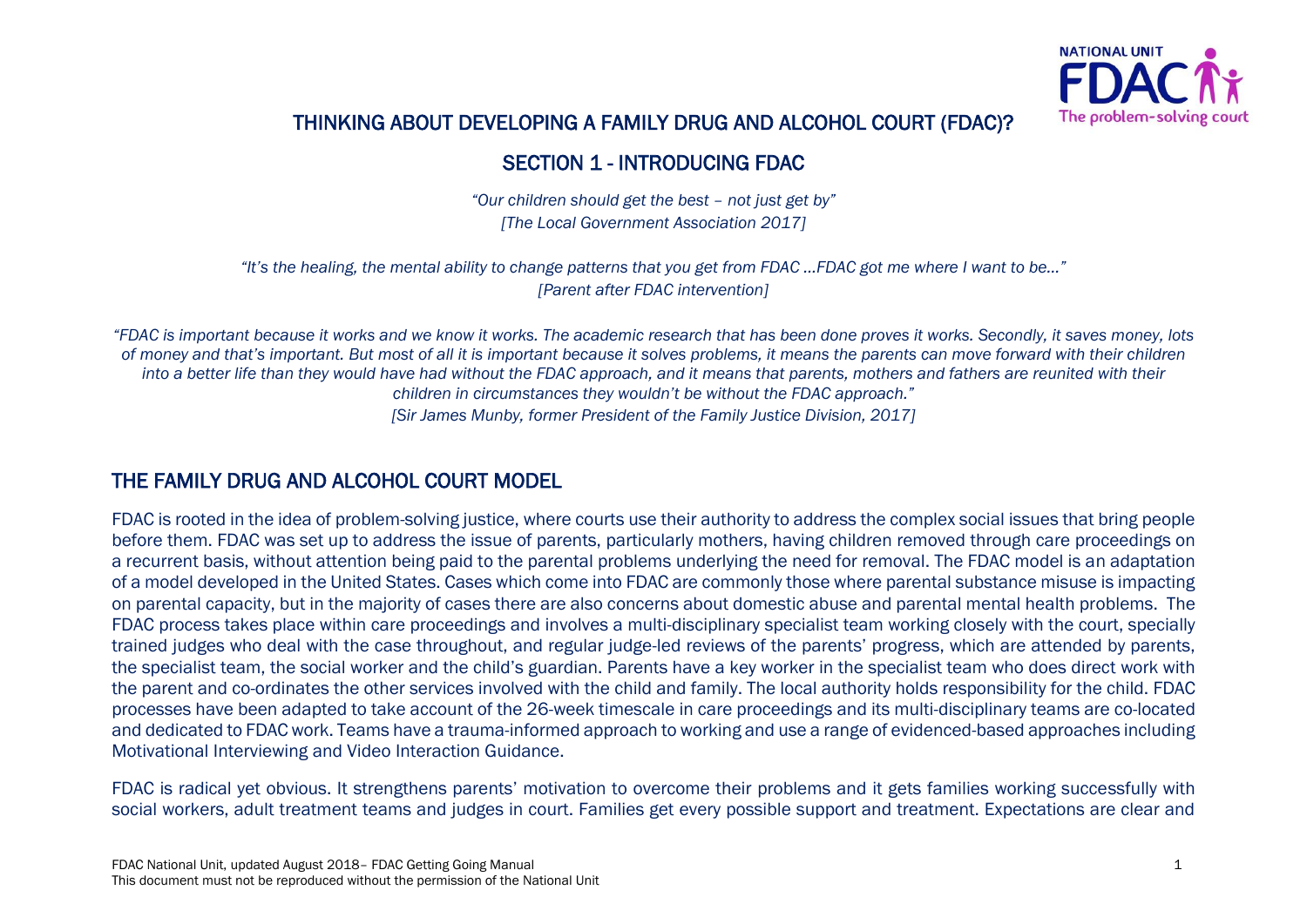honest and the tasks and timescales for each family are broken down into manageable steps. FDAC offers parents optimism about recovery and change, combined with a realistic understanding of the immense challenge they face.

## HISTORY AND SCALE UP OF THE FDAC MODEL

#### THE FDAC PILOT

FDAC started as a pilot in London in January 2008, pioneered by retired District Judge Nicholas Crichton in collaboration with three London Local Authorities and the Tavistock and Portman NHS Trust. The pilot received cross-government funding for the first four years. The [independent evaluation of FDAC, funded by the Nuffield Foundation and](http://wp.lancs.ac.uk/cfj-fdac/publications/) carried out by a team at Brunel University between 2008-13, found that FDAC was more successful than ordinary proceedings in helping parents achieve abstinence from drugs and alcohol and in enabling more children to be reunified with their parents. These promising messages from research resulted in more London boroughs taking part in the central London FDAC and the expansion of the model to Milton Keynes and Buckinghamshire and to East Sussex. FDAC won prestigious awards from the Royal College of Psychiatrists, the Law Society, the British Medical Journal Group and The Guardian newspaper. It was cited as an example of excellence in the Government's Drug Strategy in 2010 and the Munro Review (2011) [i]. It is recognized as an important intervention in the revised Drug Strategy (2017) [ii]. The Family Justice Review praised FDAC and recommended testing roll-out of the model beyond London [iii]. The President of the Family Division described FDAC as "a vital component in the new Family Court"[iv] and encouraged the judiciary to work to make FDAC available up and down the country.

#### ESTABLISHMENT OF THE FDAC NATIONAL UNIT

Building on this progress, in 2015 the Department of Education (DfE) Children's Social Care Innovation Programme committed funds to establish the FDAC National Unit. Its aim was to extend the benefits of the FDAC approach to more children and families by supporting the growth of new FDACs that reflect the intervention model that research had found to be promising. By the end of its first year, the National Unit had helped to establish 5 new FDACs working across 12 local authorities, nurtured interest in the model in a range of other potential sites, and established mechanisms for evaluating the progress being made across all FDAC sites in achieving the desired outcomes for children and families. Funding for the National Unit was originally awarded for one year. Subsequently, funding was obtained for a further two years from the DfE and Ministry of Justice.

#### FDAC LOCATIONS

At the time of writing, September 2018, there are currently 9 specialist FDAC Teams, working in 12 courts and serving families in 21 local authorities in: London, Gloucestershire, Milton Keynes and Buckinghamshire, East Sussex, Coventry, Kent and Medway, Southampton, Leeds, and Armagh. Formerly there were also FDACs in South West Peninsula (Devon, Plymouth and Torbay) and in West Yorkshire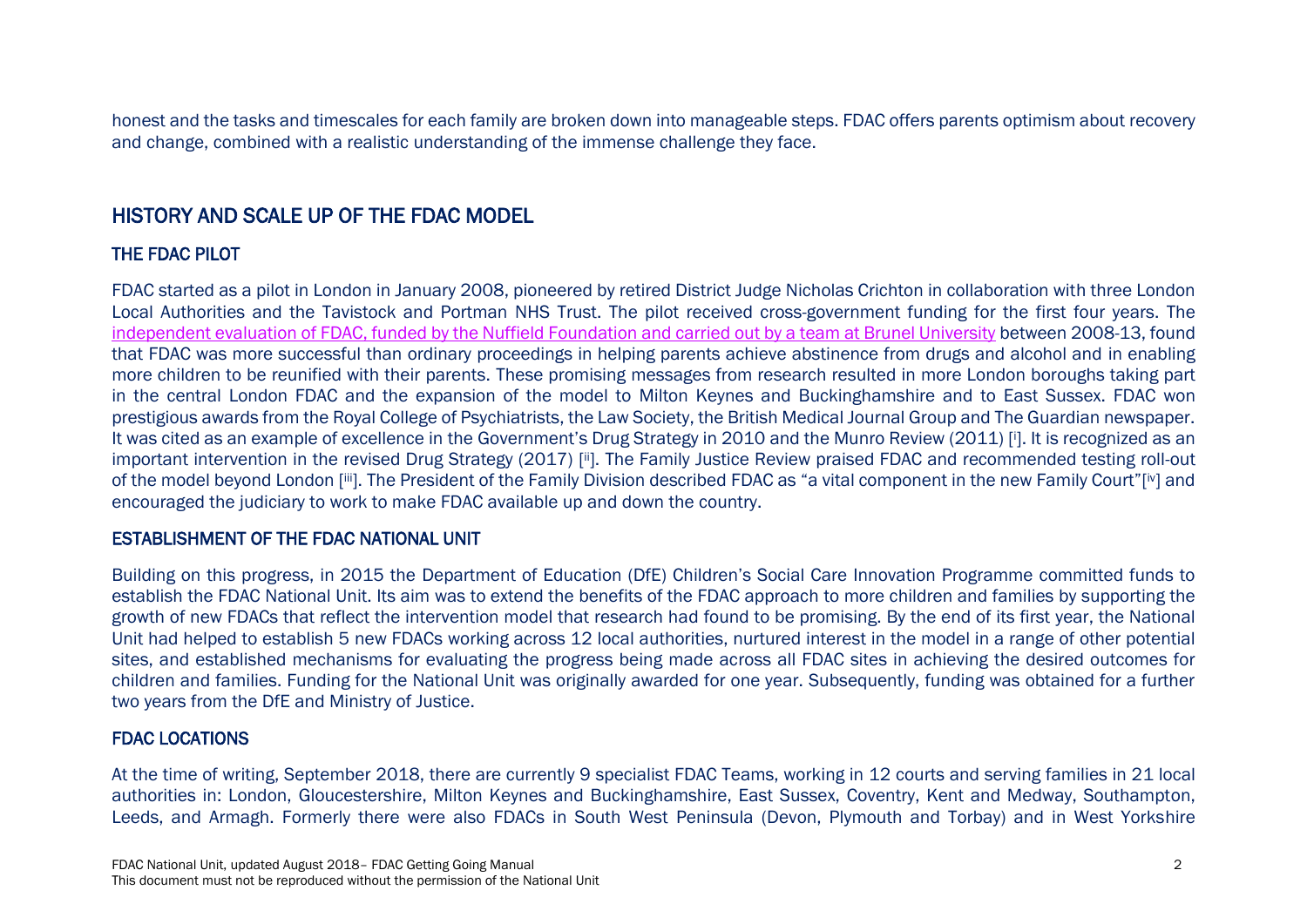(Calderdale, Bradford, Kirklees and Wakefield) but unfortunately, due to funding challenges, these FDACs closed down. For more information about each model, contact details and to arrange a visit see:<http://fdac.org.uk/existing-sites/>.

#### CURRENT STATUS OF THE NATIONAL UNIT AND SUPPORT FOR FDACS (SEPTEMBER 2018)

In September 2018 funding for the FDAC National Unit ceased, but the materials developed by the NU remain on the FDAC website and advice and information is also available. For an interim period between September 2018 – April 2019, the NU will be running at a minimum operational level while discussions continue about the NU in the longer term. It is hoped that from April 2019 the FDAC National Unit will be re-established and will be able to support new sites setting up an FDAC. To get in touch with the interim National Unit email*: [info.FDACnu@tavi-port.nhs.uk](mailto:info.FDACnu@tavi-port.nhs.uk) or contact Steve Bambrough on 07791 334968.* 

In the meantime, there are also various [FDAC advocates and consultants](http://fdac.org.uk/fdac-and-national-unit-contacts/) who are all experienced in setting up an FDAC who are happy to be contacted for one off advice, longer-term support or training, subject to availability.

### FDAC RESEARCH

The funding from the DfE Children's Social Care Innovation Programme 2015-16 also funded some additional research into FDAC:

#### BETTER OUTCOMES FOR CHILDREN AND PARENTS

The Centre for Child and Family Justice Research at [Lancaster University and RyanTunnardBrown](http://fdac.org.uk/about-the-national-unit/the-partnership-board/) carried out a continuation study of outcomes of cases included in th[e original](http://wp.lancs.ac.uk/cfj-fdac/publications/) Family Drug and Alcohol Court study, mentioned above. The research report provides information on child and maternal outcomes at the end of the care proceedings using a larger number of FDAC cases than before. It also has a longer follow-up period, reporting on outcomes up to five years after the end of proceedings. The study found:

- A significantly higher proportion of FDAC than comparison mothers had ceased to misuse by the end of proceedings (46% v 30%);
- A significantly higher proportion of FDAC than comparison families were reunited or continued to live together at the end of proceedings (37% v 25%);
- A significantly higher proportion of FDAC than comparison reunification mothers (58% v 24%) were estimated to sustain cessation over the five-year follow up;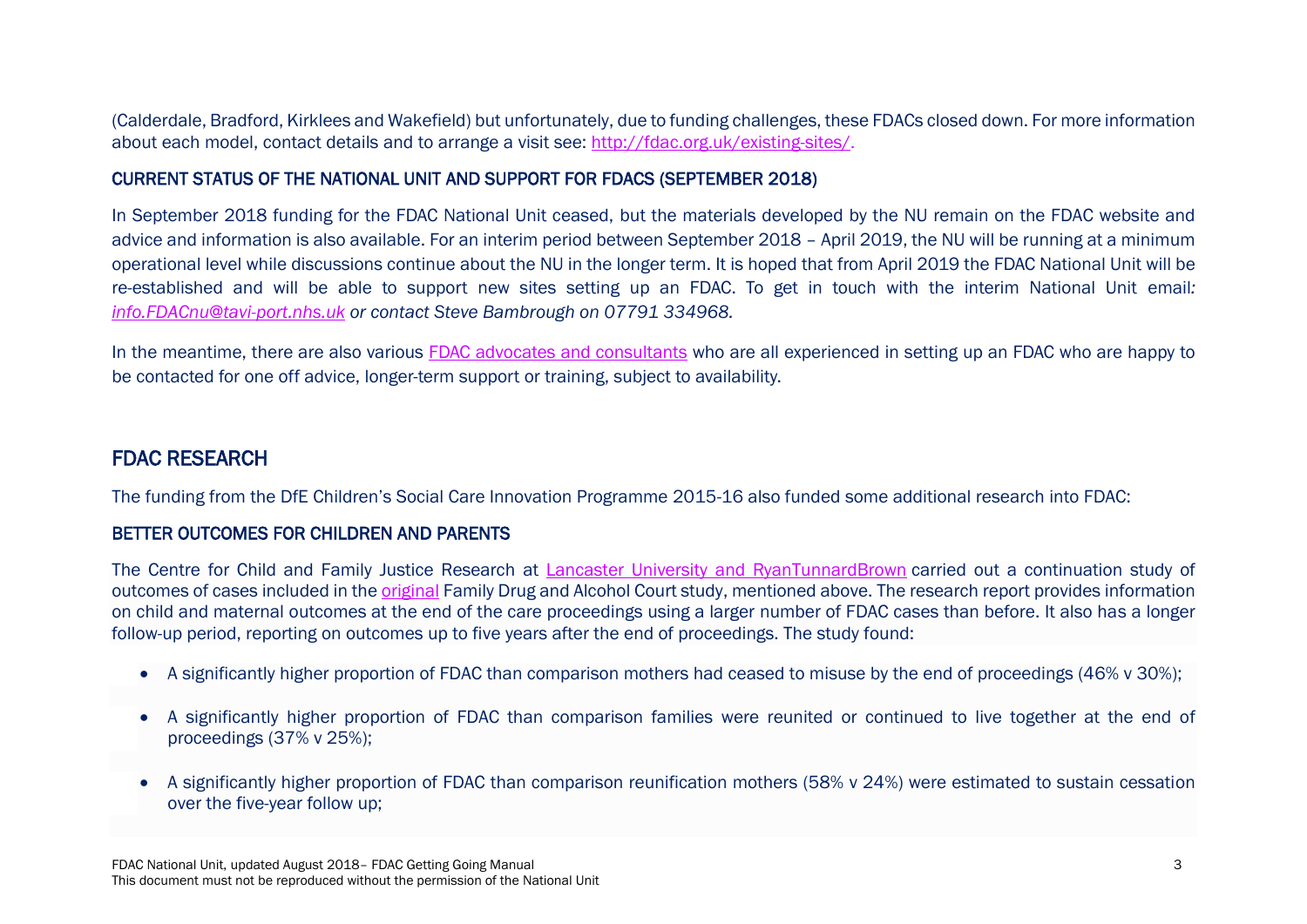A significantly higher proportion of FDAC than comparison mothers who had been reunited with their children at the end of proceedings were estimated to experience no disruption to family stability at 3 year follow up (51% v 22%).

Read the full report [here.](http://wp.lancs.ac.uk/cfj-fdac/files/2016/12/FDAC_FINAL_REPORT_2016.pdf) Read the highlight report [here.](http://fdac.org.uk/wp-content/uploads/2016/09/FDAC-Report-final-1.pdf)

#### VALUE FOR MONEY

The Centre for Justice Innovation undertook a financial analysis of the London FDAC. Their research demonstrates that savings generated by FDAC exceed the cost of the service within two years of the start of the case and for each £1 spent, £2.30 is saved. Read the executive summary [and full report here.](http://fdac.org.uk/wp-content/uploads/2016/04/Better-Courts-The-Financial-Impact-of-the-London-FDAC.pdf)

#### BETTER JUSTICE

Expanding on their 2014 research, Lancaster University and Ryan Tunnard Brown undertook a review of FDAC problem-solving court practices. The researchers found clear evidence that adherence to the principles and practice of the FDAC problem-solving approach is at the heart of the FDAC courts nationwide, and that the judges were unanimous in their support for the FDAC approach, which they described as a more compassionate way of responding to the parental difficulties that put children at risk of harm. The study made a strong case for continuing to: roll out and sustain the FDAC model; ensure fidelity to the FDAC model through initial and ongoing training by the FDAC National Unit; and generate local and national discussion about which other types of care proceedings would benefit from the FDAC problemsolving approach.

Read the [full](http://wp.lancs.ac.uk/cfj-fdac/files/2016/12/FDAC_COURT_OBS_REPORT_2016.pdf) or [summary](http://wp.lancs.ac.uk/cfj-fdac/files/2016/11/Problem_solving_in_court_2016.pdf) report [here](http://wp.lancs.ac.uk/cfj-fdac/publications/)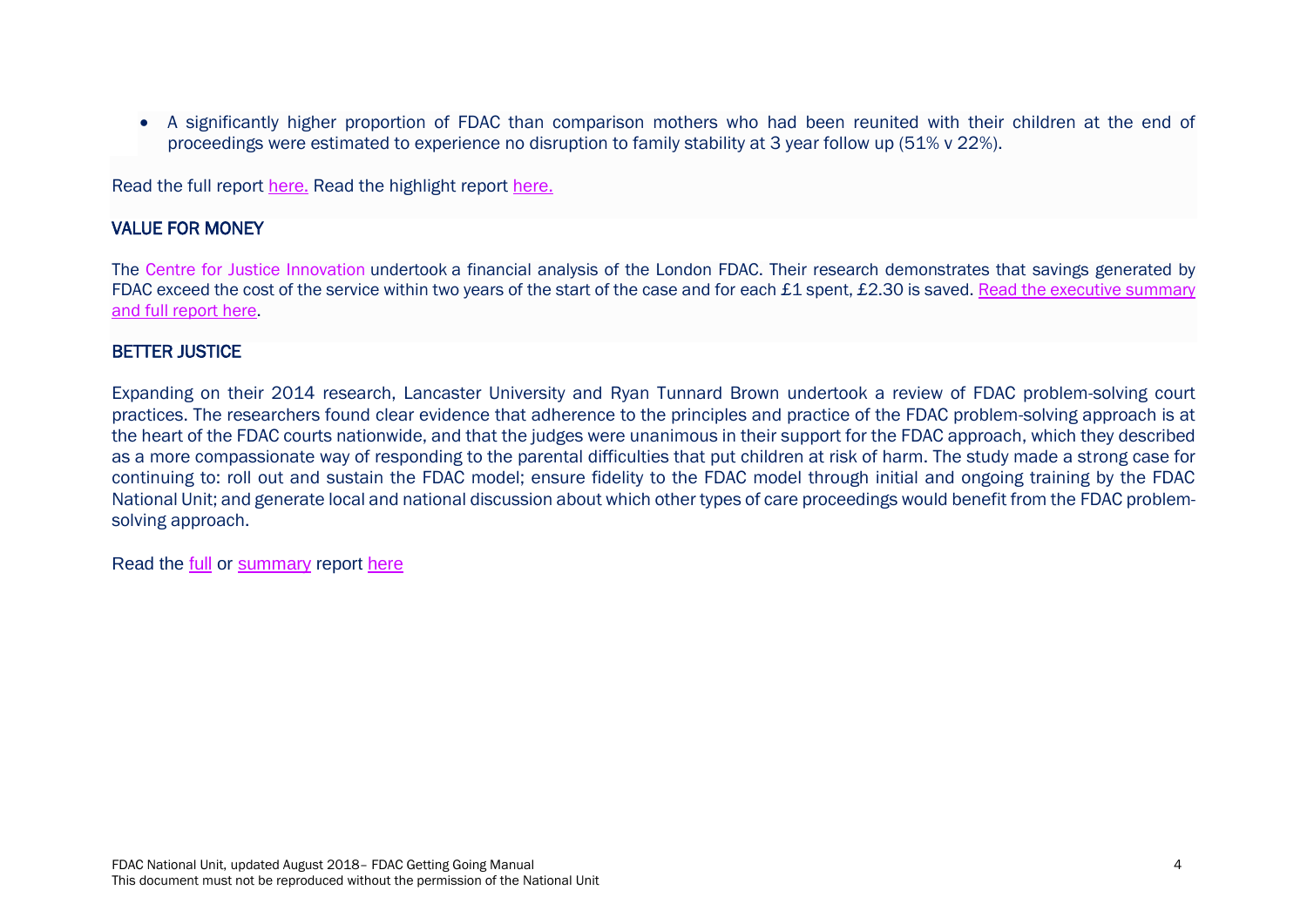## SECTION 2 – STARTER QUESTIONS AND TIPS FOR GETTING GOING

*As a potential FDAC site, we recommend contacting the FDAC National Unit at [info.FDACnu@tavi-port.nhs.uk](mailto:info.FDACnu@tavi-port.nhs.uk) (currently from September 2018 – April 2019 operating in a very reduced capacity) or an [FDAC advocate](http://fdac.org.uk/fdac-and-national-unit-contacts/) for additional information about the FDAC model. This will include information about the training available, advice on how to problem solve as your service becomes embedded, and ways of tracking and comparing child and family outcomes with those from the evaluated London service.* 

This leaflet contains information about key issues to discuss with local colleagues in order to help you decide whether, when and how to establish a local FDAC. It draws on:

- tips from supporting the development of new FDACs in thirteen sites
- the experience of the London FDAC specialist team, court and local authorities since 2008
- the frequently-asked questions from existing sites
- regional meetings and other direct contact with interested local authorities and courts, and the five-year evaluation of FDAC (2014), funded by the Nuffield Foundation and the five-year follow-up study of the FDAC roll-out (2016)<sup>v</sup> .

The leaflet explores the main starter questions from around the country, which are about:

- 1. The critical success factors and FDAC Service Standards
- 2. Who to involve from the start, to give you the best chance of a good start
- 3. The governance structures that can be helpful
- 4. Scoping demand understanding the size of the problem you want to address
- 5. Mapping provision identifying relevant services and gaps
- 6. What the courts need to be thinking about
- 7. Thinking about the specialist team
- 8. Costs and funding
- 9. Evaluating the difference you will be making
- 10.Keeping up to date with developments.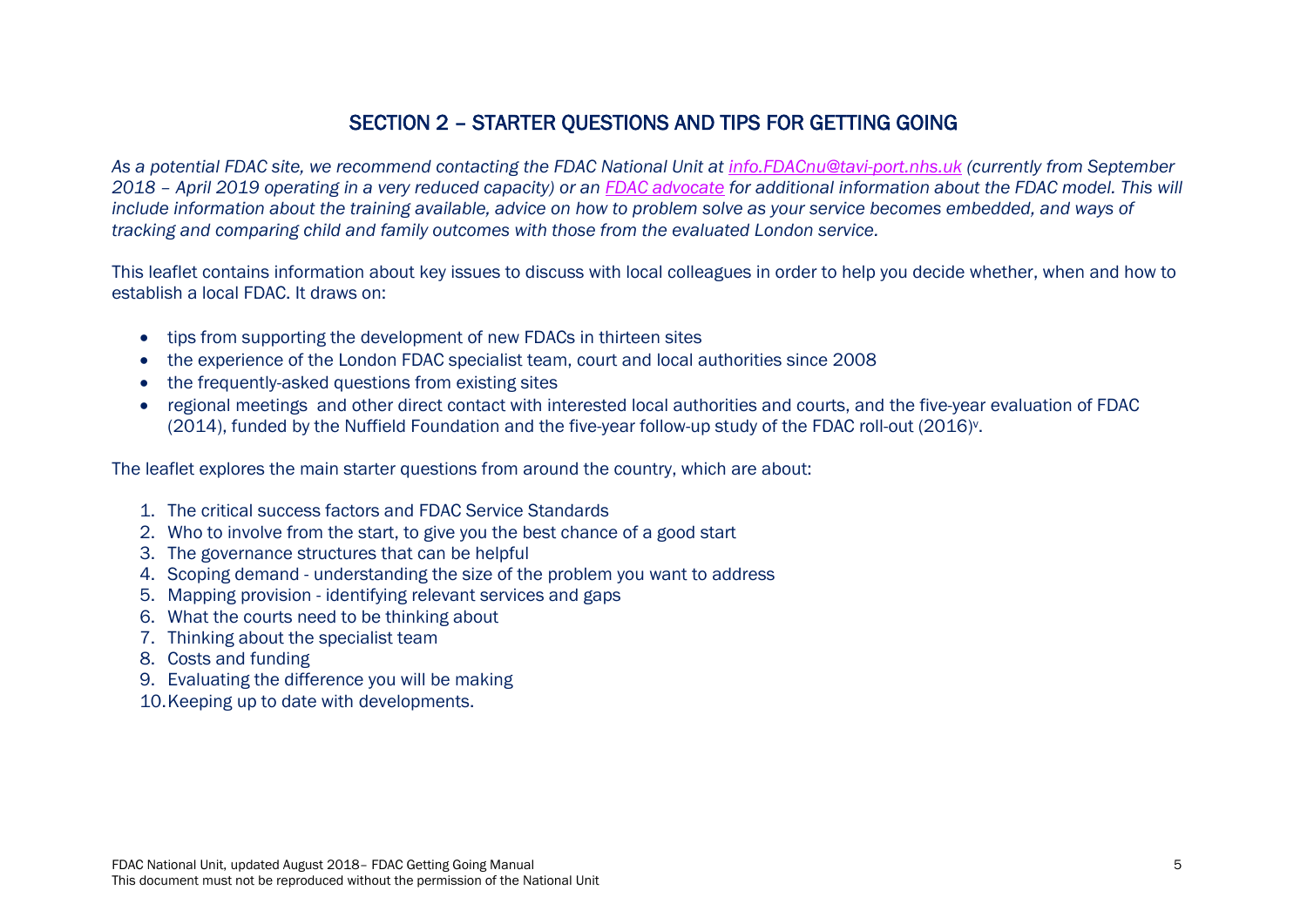## Q1 WHAT ARE THE ESSENTIAL PRINCIPLES THAT UNDERPIN FDAC AND WHAT ARE THE KEY ELEMENTS OF THE SERVICE ?

*"It isn't just about money it's about fairness, it's about making family proceedings less adversarial, more compassionate, empathetic allowing people to retain their dignity because in that way you have an opportunity to change people's lives. FDAC is demonstrating time and again in the research completed to date that FDAC produces sustainable change in very difficult complex lives." [Family Judge]*

*"The [FDAC] model of really intensive support for parents to think about themselves and why they behave as they do is really important. For many parents it is the first experience of someone getting them to think about themselves in this way." [Children's Services service manager]*

*"Clients in FDAC feel, not exactly relaxed, but they seem to take on board things a little bit more. They seem to understand a bit better why they are doing something and they are happier with the process, even if it is not something they want." [Adult Treatment Service Manager]*

"It's very important for parents to have the same judge. They are good at recalling all the details. That helps cut down the animosity that is created by *constantly revisiting past events in court. And messages to parents about their having to 'shape up' come more easily if they are from the same judge." [Family Lawyer]*

*"I have never heard parents speak so openly in court as they do in FDAC. I think it's really healthy. Their confidence develops. They move from rigidity to feeling more relaxed and you see them build a relationship with the judge. Parents say they don't feel pushed around, patronised and intimidated like they do in ordinary care proceedings." [Social Worker]*

*'FDACs approach is much more collaborative, transparent, open and honest, and much less antagonistic than ordinary care proceedings. You can sit in a meeting and say what concerns you really have, and FDAC will build their assessment and intervention around that. FDAC has services that parents can access straightaway - which makes the process much more hopeful. Outcomes are better in lots of ways – whether or not the children go home."*

*[Children's Guardian]*

*"She [the parent mentor] was brilliant. Please keep trying to get this part of the service in place." [Family Lawyer]*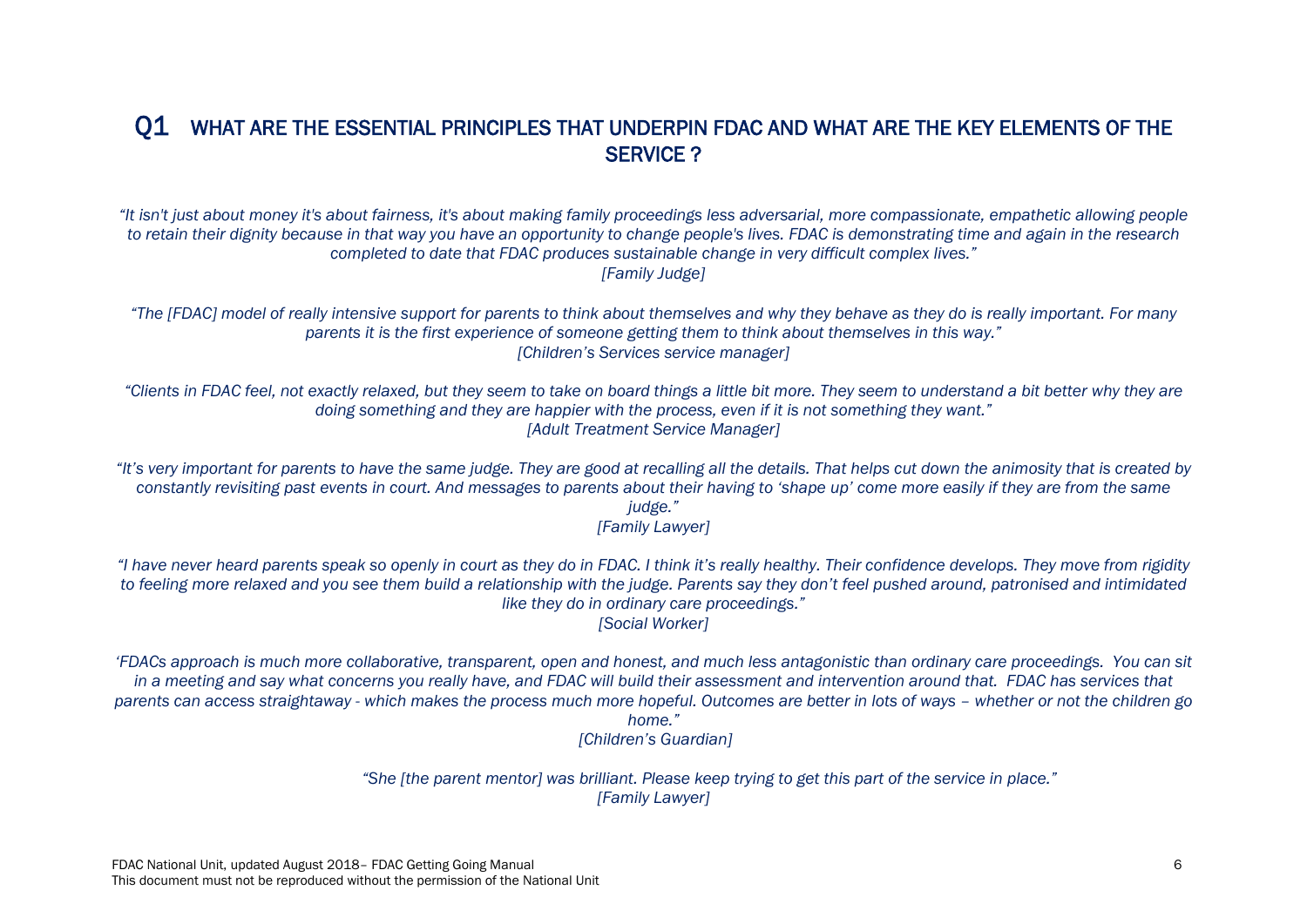There are some essential elements in the FDAC service model which we describe as critical success factors. The critical success factors are underpinned by the FDAC Service Standards.

#### THE FDAC SERVICE STANDARDS

The FDAC National Unit uses the term Service Standards to describe the key elements of an FDAC service that has fidelity to the FDAC model, as evaluated.<sup>vi</sup> Taken together, they summarise the National Unit's expectations about (a) the provision and ethos of an FDAC service and (b) what a service in development will be working towards. Alongside these there are a set of *FDAC Practice Indicators* against which FDACs can be audited after a year of operation to measure their progress towards a fidelity FDAC. There is an *FDAC audit pack* for established sites which can be accessed on the members' only section of the FDAC website, which FDAC sites and the FDAC advocates can access.

| <b>Standard 1</b> | FDAC is a therapeutic problem-solving family court with specially-trained judges and an independent, multidisciplinary |
|-------------------|------------------------------------------------------------------------------------------------------------------------|
|                   | assessment and intervention team.                                                                                      |

Standard 2 There is a clear referral pathway into FDAC.

- Standard 3 Parents are able to make an informed choice about whether to accept the offer of FDAC. All parents who choose to work with FDAC will be offered a 'trial for change'.
- Standard 4 The assessment and intervention work of the FDAC specialist team starts promptly and proceeds without delay and follows the FDAC reporting and court hearing timeline *[see FDAC report timeline below]*
- Standard 5 The plans for children are revised as necessary, whilst remaining mindful of the timescales required by (a) the law and Public Law Outline, and (b) the importance of responding to children's needs in a timely fashion.
- Standard 6 Once the FDAC Intervention Plan has the authority of the court the 'trial for change' begins, and parents and professionals have clear tasks to perform and a timescale to adhere to.
- Standard 7 FDAC work is collaborative there is regular communication between the judge and the specialist team, and both work closely with parents, the local authority and others involved with the children and their families.

Standard 8 Parents have the opportunity of support from a parent mentor.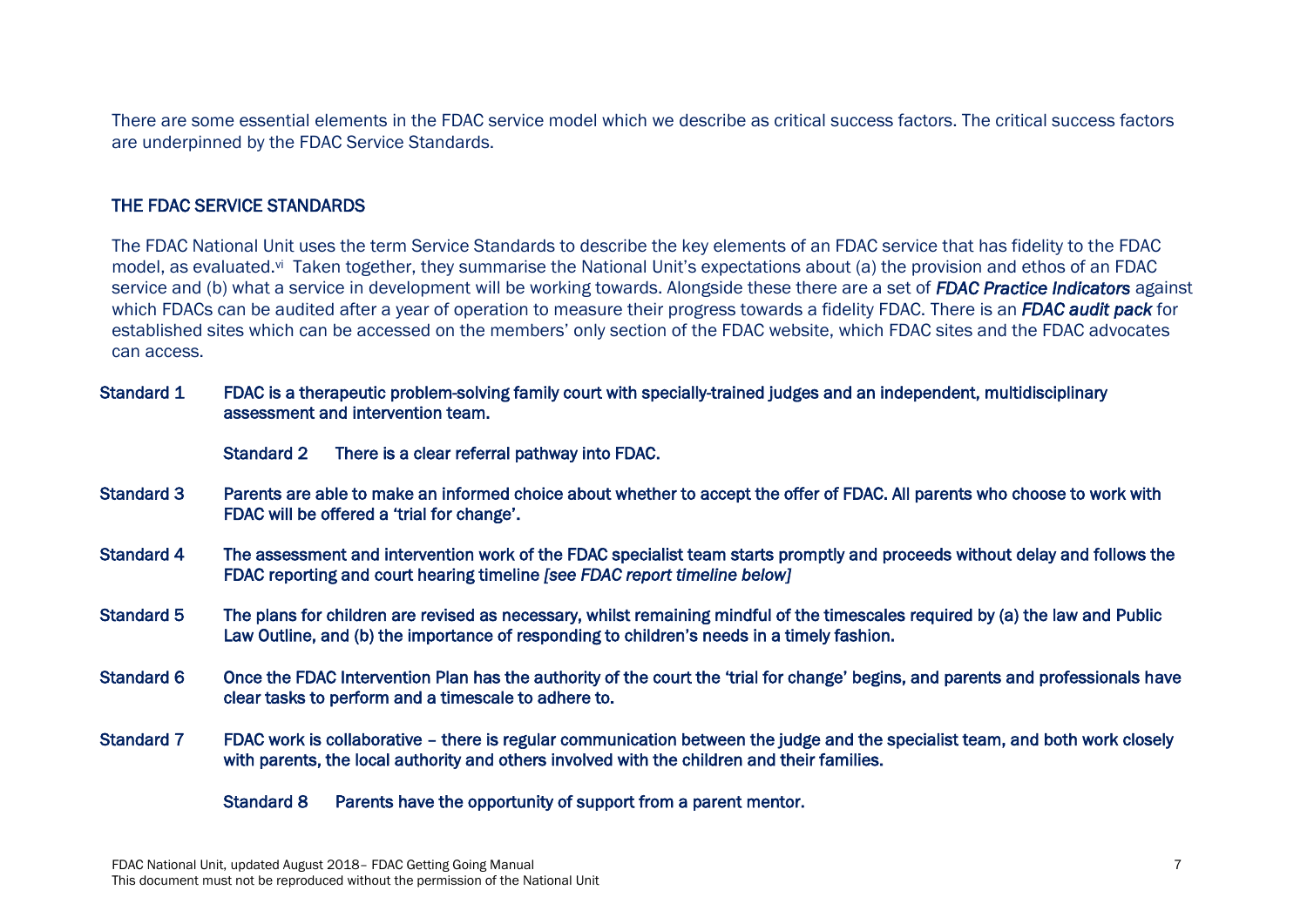- Standard 9 The procedure in court, including the use of non-lawyer hearings, acknowledges the role of the judge as a catalyst for change, nurturing a positive relationship with parents and giving families a voice in the proceedings.
- Standard 10 The FDAC specialist team uses the National Unit data collection tools to measure the health and well-being of each child and parent during their time in FDAC, with a view to understanding the impact of FDAC on families and highlighting potential areas for improvement and service development. [See 09 of this manual for more information about the FDAC data tools]

## **FDAC REPORT TIMELINE**

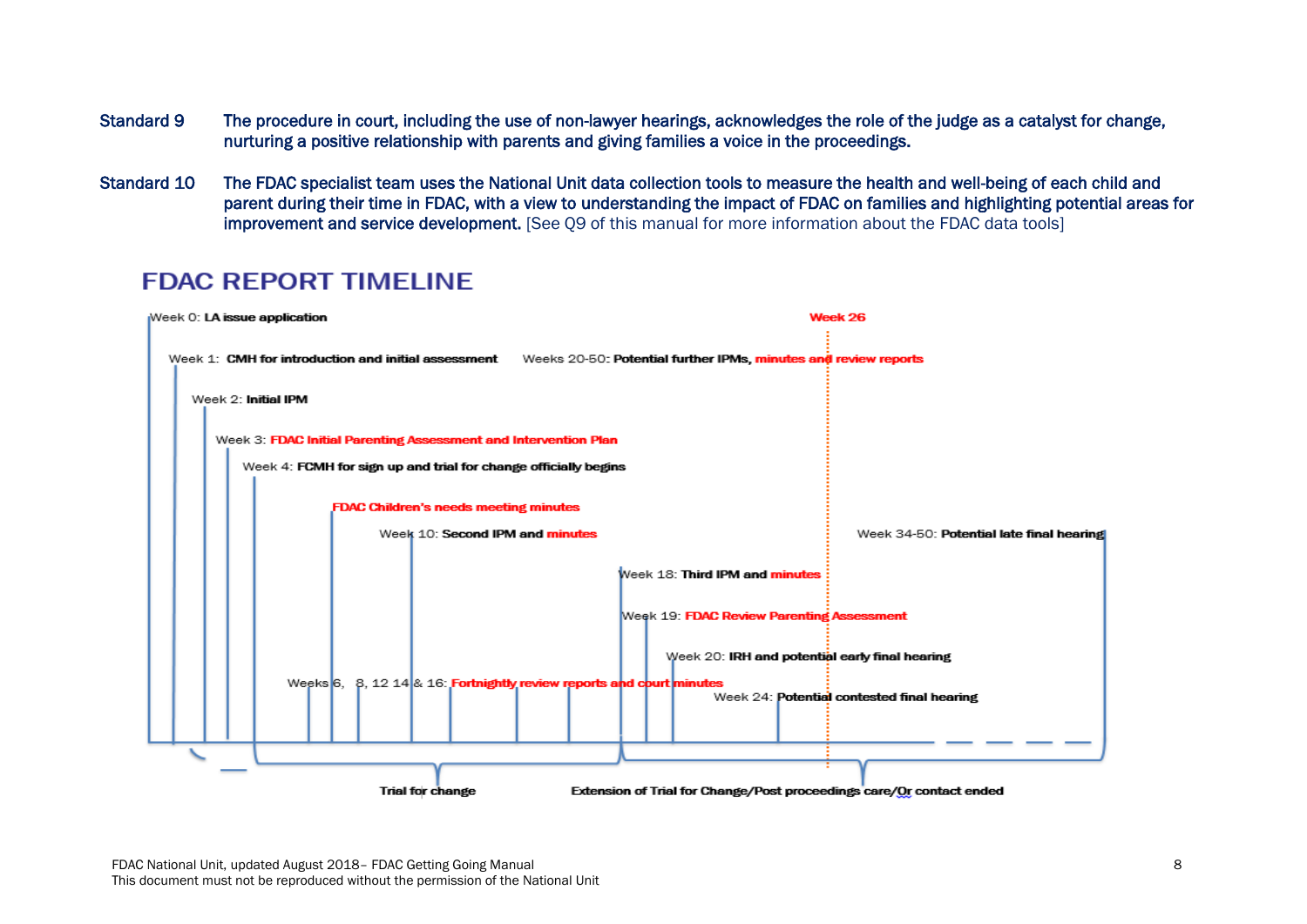## Q2 WHO SHOULD BE INVOLVED TO GIVE THE BEST CHANCE OF GETTING GOING?

#### LOCAL CHAMPIONS

You need at least two local champions who will lead the process of set -up: one influential person from the local authority children's services, preferably the Director or Assistant Director for children and families, and one from the court, preferably a Judge. Experience has shown the necessity of commitment from both these parties and the value of these champions becoming co-leaders at the planning stage and moving into becoming joint or alternate chairs of the Steering Group (see Q3).

These will be key people to promote the idea of FDAC to a wide audience, keep up enthusiasm, give authority and support those implementing it, and lead on a proactive approach to anticipating and solving problems as they arise.

They will also have an important role in fostering momentum, commitment and interest during what can be a protracted and frustrating process of partnership development, joint commissioning, and tendering and procurement of the service model.

Champions will ensure that the right local authority, court staff, legal, Cafcass, health and commissioner representatives are on board with the development and understand the importance of communicating effectively with one another.

#### PARTNER AGENCIES AND PEOPLE TO ENTHUSE AND INCLUDE FROM EARLY DISCUSSIONS ARE:

- Public Health England Local PH officers and commissioners will have expertise and access to information about the financial benefits of tacking public health problems, including substance misuse. They will be the commissioners of adult substance misuse services, as well as having responsibility for public health services for children, including those with young parents and parents with mental health problems. They will be involved with the local Health and Well-being Board, including its work developing the local Joint Strategic Needs Assessment – a possible extra information source about the extent of parental substance misuse, mental health and domestic abuse problems and the range of services available
- Local authority and private practice lawyers
- Cafcass Guardians and their managers will need to understand the different approach required and will want to discuss how guardians can contribute most effectively to FDAC hearings. There is value in having a dedicated pool of guardians for FDAC cases.
- Adult substance misuse treatment service providers and commissioners
- Adult social care

FDAC National Unit, updated August 2018– FDAC Getting Going Manual 9 This document must not be reproduced without the permission of the National Unit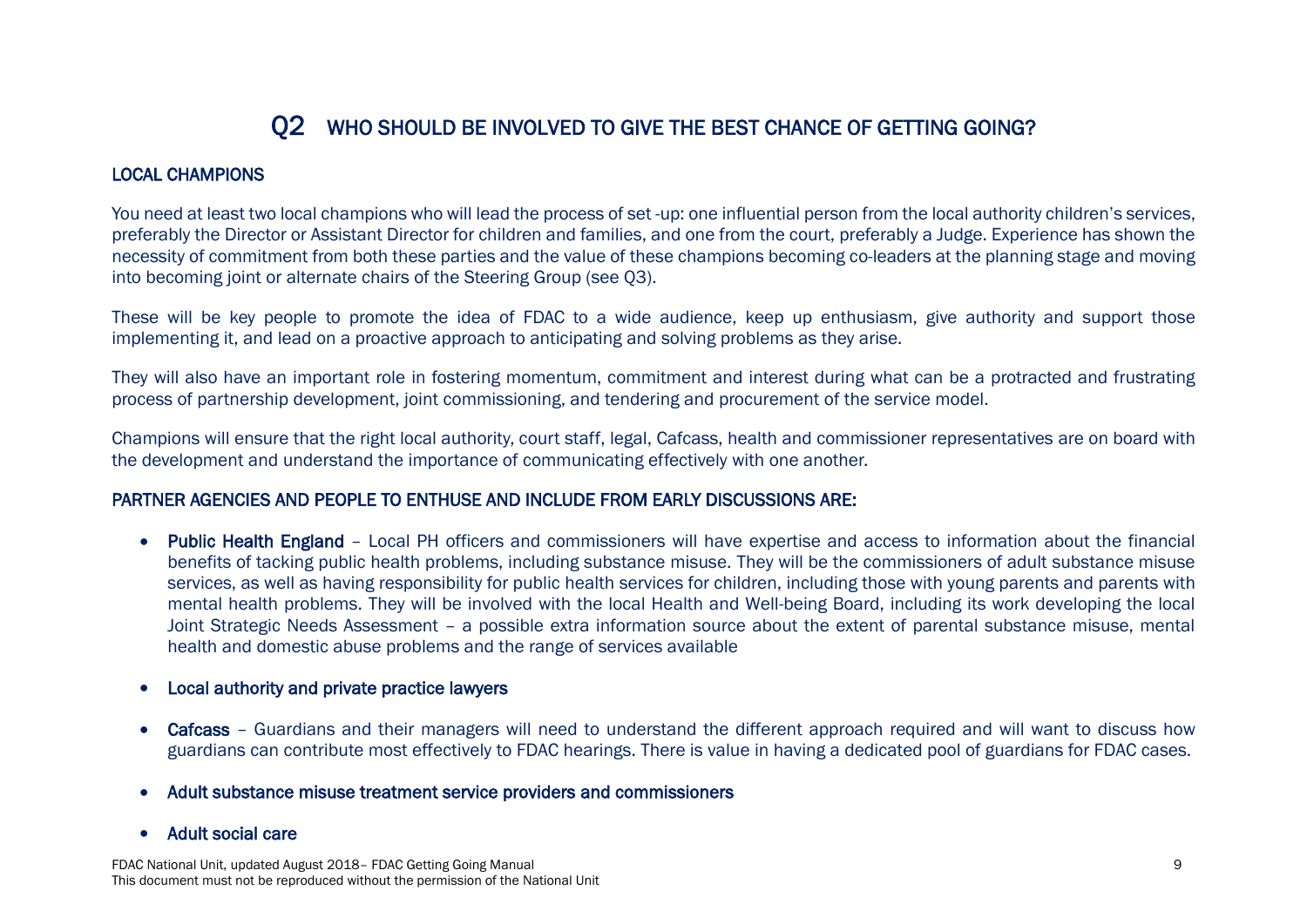- Clinical Commissioning Groups given their responsibility for commissioning child and adolescent mental health services
- Representatives from local authority and voluntary organisations involved in other relevant projects, such as reducing the number of mothers experiencing the removal of successive children in care proceedings and intensive support via the Troubled Families and Family Nurse Partnership initiatives.

*You can contact an existing FDAC site or an FDAC advocate [here](http://fdac.org.uk/fdac-and-national-unit-contacts/) for more information about the roles of Cafcass guardians, lawyers, social workers, and adult treatment staff in FDAC cases.*

Remember the advantages of early involvement in developing a new idea: as in other work, involving people from the start will increase your chances of harnessing their ownership, commitment and good ideas. General experience points to the value of involving people who are already working together in some relevant way, rather than trying to start a new project from scratch. But, if in doubt, invite people to your preliminary discussions: you won't be sure what they can offer unless you invite them to contribute.

Bear in mind that FDAC should be regarded as a mainstream service: part of the whole system that exists to support families locally, including those going through the court process. So engage early with local authority and other colleagues who are responsible for developing strategies, re-designing services and making commissioning decisions, and evaluating outcomes and user satisfaction in the longer term.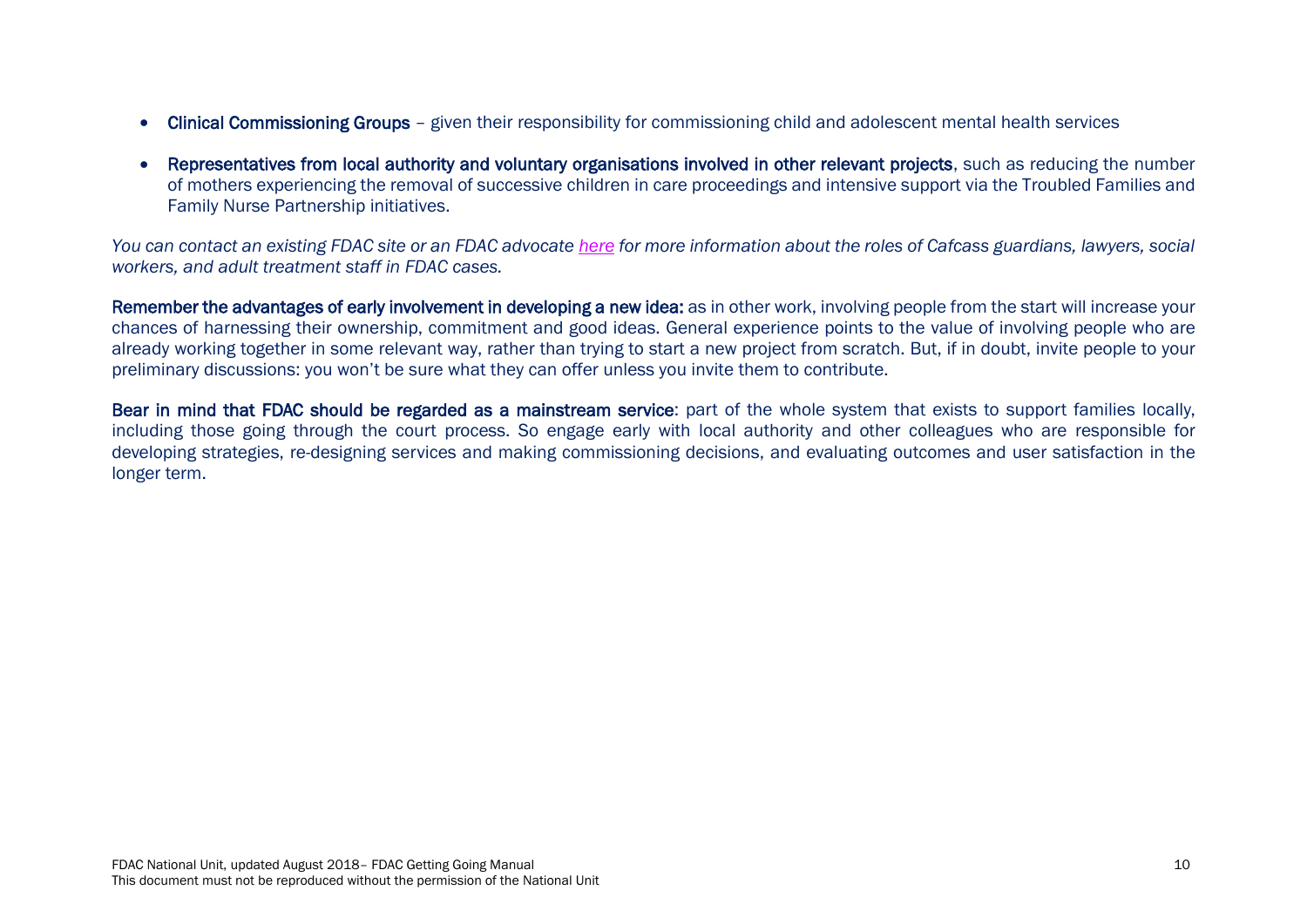## Q3 WHAT GOVERNANCE STRUCTURES ARE NEEDED TO SUPPORT SET UP?

Most new areas have moved quickly to establish a steering group, followed at a later date by an operational group.

#### STEERING GROUP (SG)

Having a Steering Group is a good way of marking your intention to explore the FDAC option seriously and an essential part of successfully embedding FDAC in your area. The initial, informal purpose can be to provide a structure for the exploratory work: a place and time to meet, and a chair who will liaise with interested people, set agendas for discussion and circulate and follow up agreed actions.

Further down the line in your planning, the purpose of the SG will be to:

- provide general oversight of the service and of its strategic direction
- develop and approve the service specification
- oversee the commissioning and appointment of the specialist team and of the staff who will manage the service, and
- identify the locations where the specialist court and team will be based.

#### Members of the SG will be drawn from the key agencies integral to the success of FDAC. They are likely to include:

- senior local authority managers (social care and legal)
- judges and court manager
- public health and substance misuse commissioners
- a representative from the local CCG/s
- local Cafcass manager
- the manager of the specialist team (if an existing team will be used for FDAC).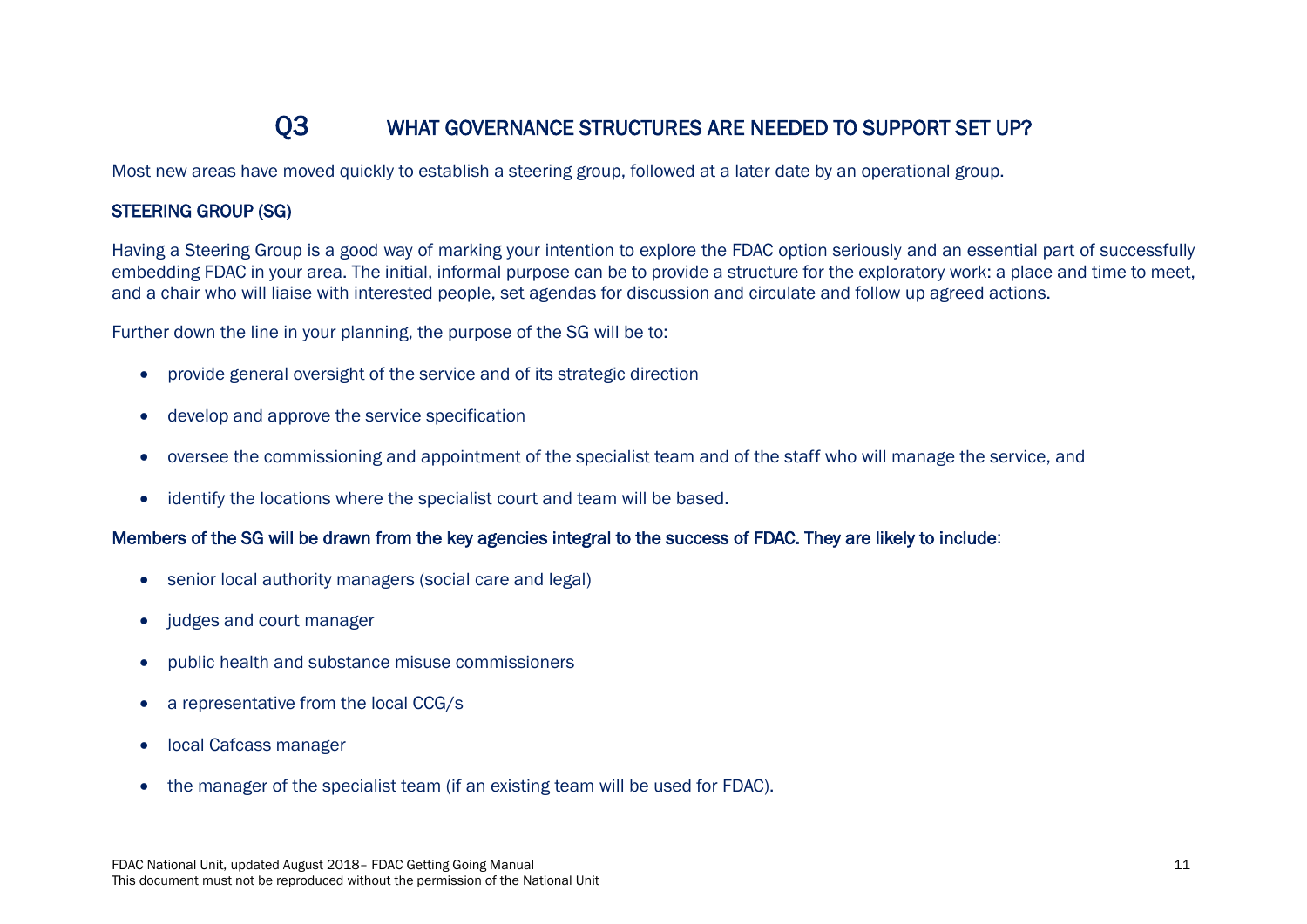Once the FDAC is up and running the role of the SG will be to monitor the service and activity against baseline data, and the impact of the service on family members and professional practice. The SG will also have responsibility for determining and ensuring long-term viability of the service.

Regularity of meetings: The Group might need to meet at least once a month in the early planning stages, moving to every 2 months once the detailed project planning is underway, and then quarterly once the service opens.

#### OPERATIONAL GROUP (OG)

This will be a sub-group of the Steering Group. Its main role will be the early identification and problem solving of practical difficulties encountered by the new service, and the development of processes for the smooth running of a multi-disciplinary service with a broad range of partners.

#### Membership should be drawn from operational staff in the relevant partner agencies including:

- social work managers
- Local authority and private practice lawyers
- Court staff
- children's guardians working with FDAC
- adult treatment services manager
- housing representative
- other relevant service providers such as peer mentoring services and therapeutic groups the FDAC service is/will work in collaboration with.

Regularity of meetings: It is likely to meet monthly during the set-up stage and then every 6 to 8 weeks once the service opens. Regular reporting to the Steering Group will provide the SG with the information it needs to give the service strategic direction.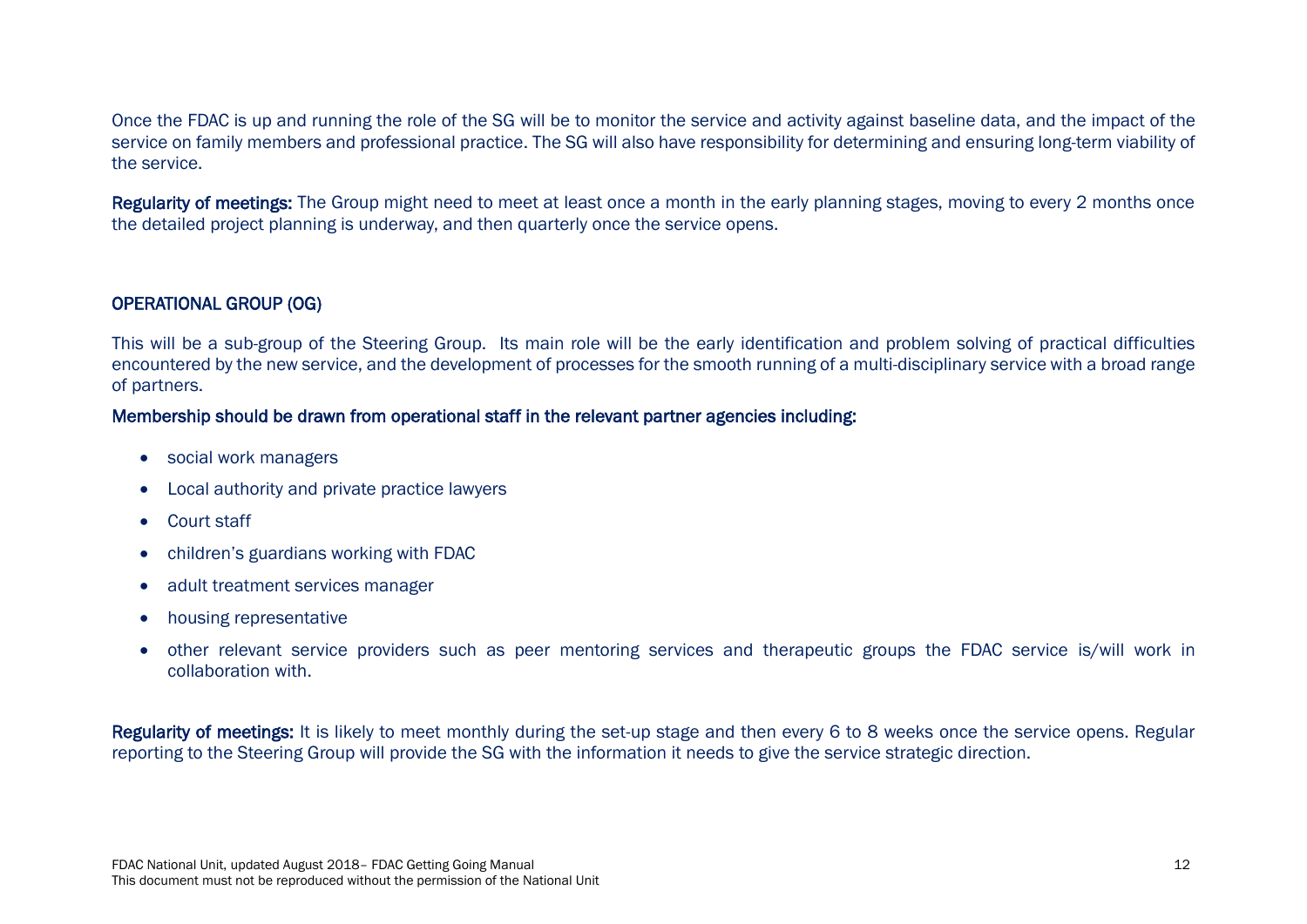#### Project Manager

Once you have key players on board and a shared intention to progress towards setting up an FDAC, having a project manager in place to carry out or coordinate the tasks set out in sections 4 and 5 below can be very helpful. This will be a time-limited post and can be part-time. The project manager can help ensure that actions from Steering Group meetings are followed through. They can also speed up the process of establishing whether there is a need for FDAC, developing the business case for investing in FDAC, and identifying ways of commissioning the service. For contact details of experienced FDAC Project Managers click [here.](http://fdac.org.uk/fdac-and-national-unit-contacts/)

Resources: These project managers/FDAC advocates will be able to provide access to the resources created by the FDAC National Unit for sites setting up available in the members section of the website. Resources include: template Terms of Reference, Service Specification, etc. Most resources you will need have already been developed for an existing FDAC. These are available to be adapted, there is no need to reinvent the wheel.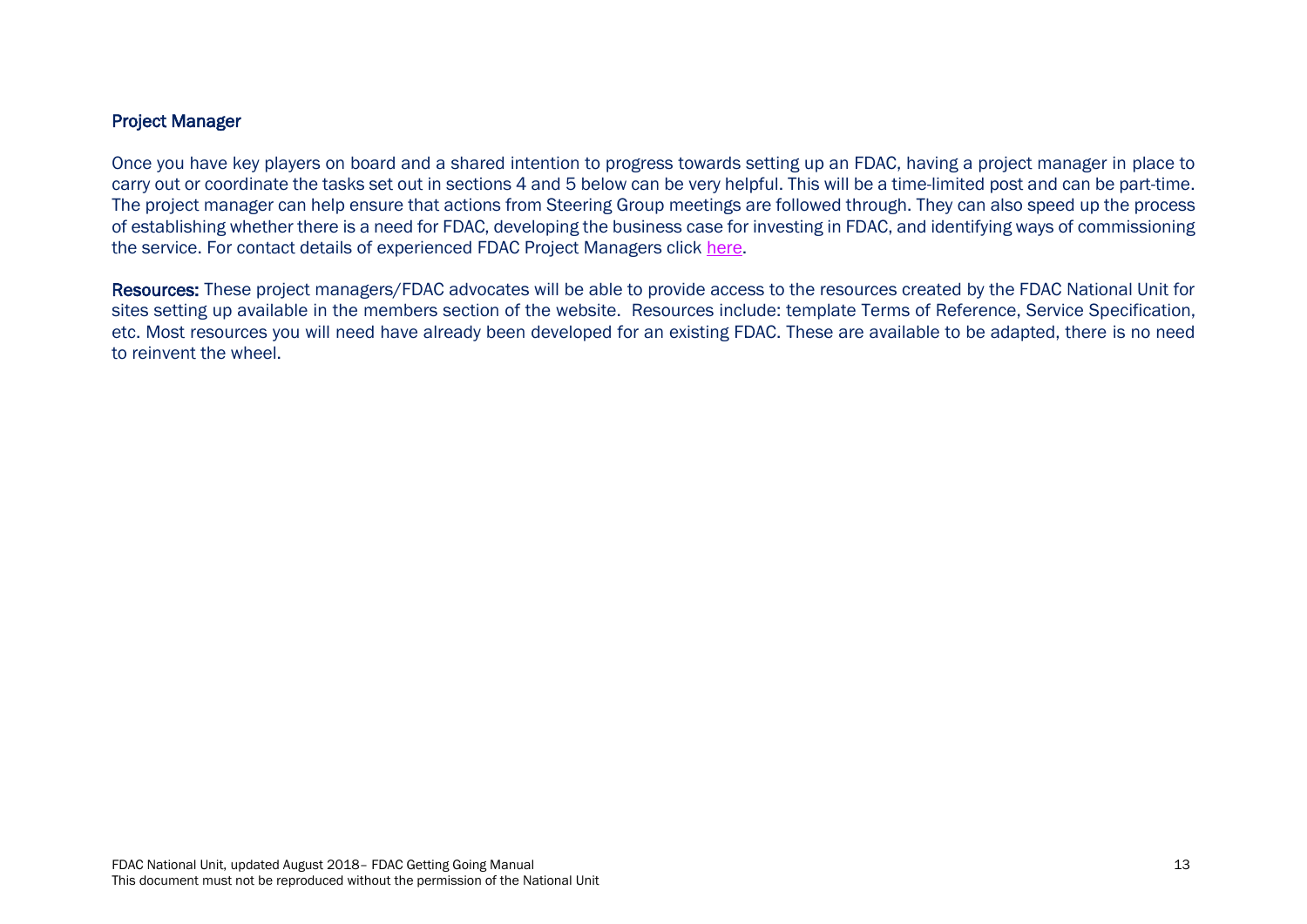## Q4 SCOPING DEMAND – ARE YOU CLEAR ABOUT THE SIZE OF THE PROBLEM YOU WANT FDAC TO ADDRESS?

#### ASSESSING THE LEVEL OF NEED FOR FDAC

Your scoping of suitable cases for FDAC will indicate how many cases are likely to be referred to FDAC during a year.

Scoping means collating information on the number of care proceedings issued in the most recent 12-month period that had parental substance misuse as a key feature. Include cases that also involve parental mental health and domestic abuse issues.

This information is not always easy to identify. You will almost certainly have to carry out some manual searching of files as local authority data systems may not support a search for parental substance misuse and care proceedings. You will probably need to combine case information from the children's services legal department and social work teams with that held by your local court administrators. In Milton Keynes and Buckinghamshire, for example, an audit of cases by the local court proved particularly helpful in pinpointing both the number of potential FDAC cases and their geographical distribution, the latter being invaluable for helping determine where to locate the FDAC office and court hearing centre.

Disseminating information about your proposal for a local FDAC service is another way of identifying possible cases. Interested professionals (social workers, child protection chairs, local authority and family lawyers and IROs) can be invited to alert you to cases where parental substance misuse is causing or likely to cause significant harm to the child or children. Independent Reviewing Officers are relevant here because children of parents with substance misusing difficulties might be in section 20 accommodation (s.76 in Wales).

| The information you need is:                                                                                              |
|---------------------------------------------------------------------------------------------------------------------------|
| the number of care proceedings issued in one year                                                                         |
| the number of these cases where parental substance misuse and domestic abuse and/or parental mental health were a key     |
| factor in issuing proceedings                                                                                             |
| from which local authorities (if scoping across more than one area)                                                       |
| the number of cases in pre proceedings in a one year period where parental substance misuse (and DA and/or Mental health) |
| was a key factor in concerns                                                                                              |
| if the information is available, geographical plotting of where cases come from.                                          |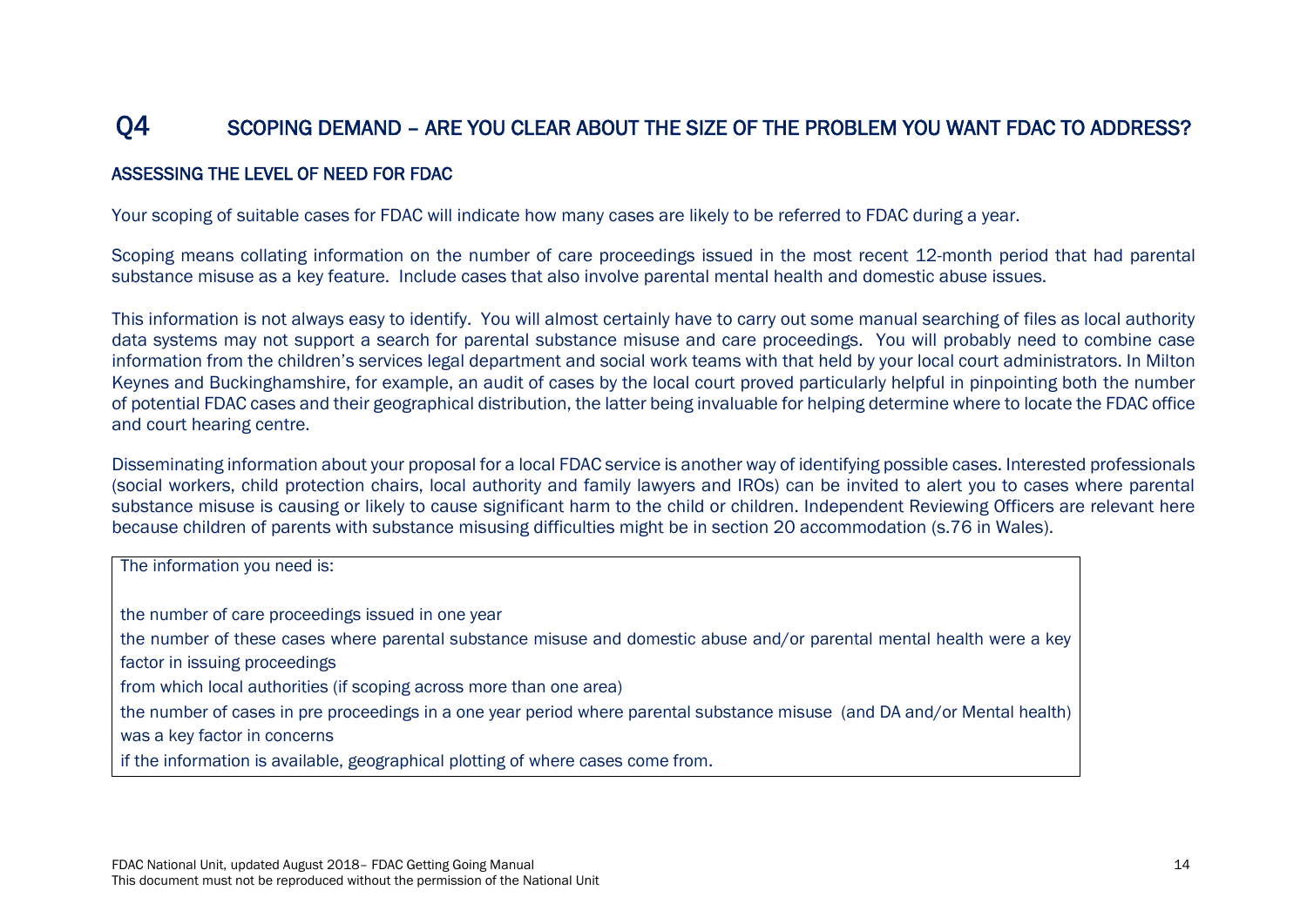#### COLLECTING BASELINE DATA FOR COMPARISON AND FOR VALUE FOR MONEY:

It is also helpful to record what happened with the cases identified: the final orders made, how long the case took, whether the children were looked after children during the course of the proceedings, and what was spent on expert assessments obtained pre-proceedings and/or during proceedings. Collecting this information will give you a baseline against which to measure the outcomes from the first year of operation of your FDAC.

The information you need is:

 the number of cases over a period of a year where parental substance misuse and domestic abuse and/or parental mental health were a key factor in issuing proceedings (as above) the number, type and cost of expert assessments commissioned by the LA in pre-proceedings in your sample cases the number, type and cost of expert assessments ordered by the court once proceedings were issued in your sample cases overall length of proceedings of your sample cases the total number of hearings in your sample cases in how many of your sample cases were there contested final hearings give the timings of all contested final hearings in your sample the legal costs of proceedings for the local authority (what did they pay for legal representation, per case in your sample if possible, if not, an average spend on legal representation in care proceedings) the number of children in each of your sample cases the age of the children in each case: use 0-4;5-10; 11-18 placements of the children in your sample during the proceedings – at home, with relatives, kinship foster care, foster care, residential final orders on each child at the end of proceedings placements of each child at the end of proceedings the number of mothers in your sample cases who have had a previous child removed through care proceedings.

*We recommend using or adapting the scoping template provided in the templates section of 'Starting an FDAC'*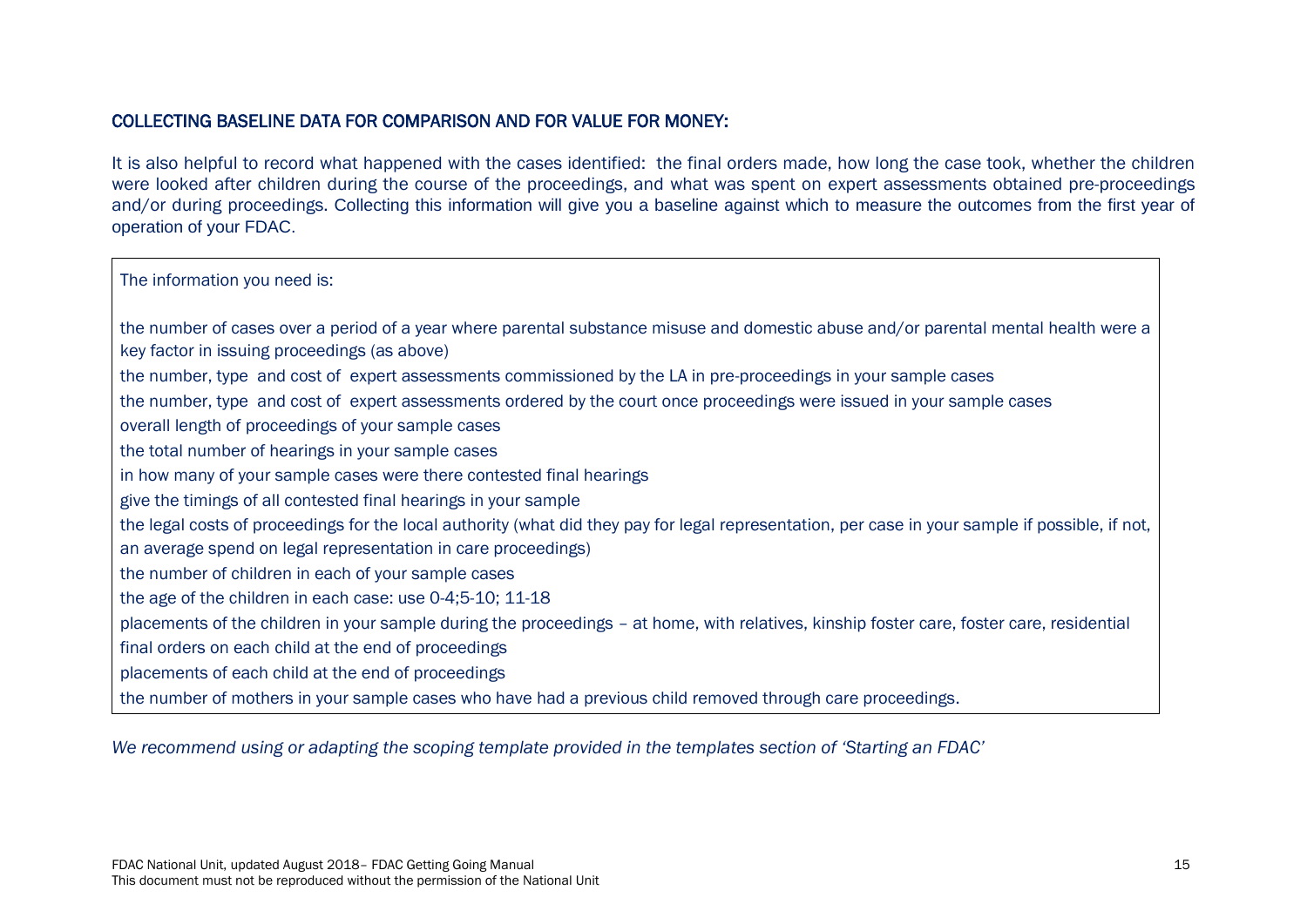## Q5 MAPPING PROVISION –DO YOU KNOW ABOUT ALL THE RELEVANT SERVICES IN YOUR AREA AND WHERE THE GAPS ARE?

#### THE IMPACT OF GEOGRAPHY

In order to get a realistic impression of how geography will impact on the viability of setting up an FDAC, it is helpful to collect information on where cases are likely to originate from, and consider the location of courts and services together with issues of transport, as follows:

- Location or locations of cases
- Location of possible courts
- Possible locations for FDAC team
- Map of local services
- Transport routes and types of transport
- Length and cost of journeys.

#### LOCATION OF THE COURT(S)

Special attention will be needed to decide where best to locate the FDAC court in areas covering rural or widespread populations. For example, in Buckinghamshire and Milton Keynes they decided to have two locations for FDAC: one at the care centre, and the other at a magistrates' court a different town to ensure that parents from areas far away from the care centre will have less difficulty travelling to court regularly. In the South West they had a FDAC hearings in three different courts, a central location for the FDAC team but local facilities available for the team to use for assessments, meetings and key work sessions with parents.

#### ACCESSIBILITY AND TRANSPORT FOR PARENTS

Thought will need to be given to transport for parents, especially given the frequent court attendance needed. In Buckinghamshire/Milton Keynes a scheme of volunteer drivers run by a voluntary organisation has been extended to cover parents needing help to get to court. In almost all other FDACs local authorities provide families with travel expenses and travel warrants.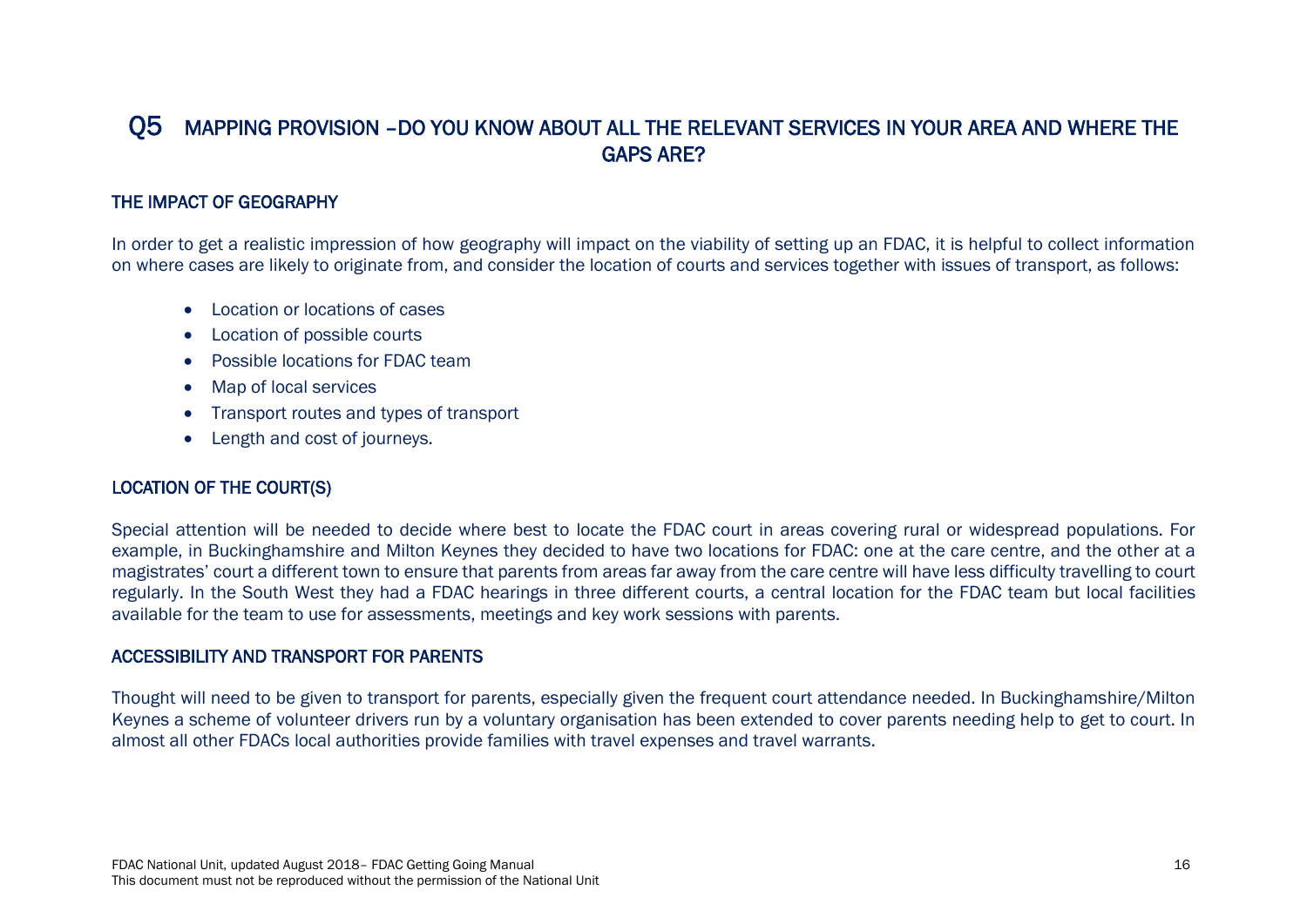#### WHAT RELEVANT SERVICES ARE AVAILABLE IN YOUR AREA?

The FDAC teams will provide some of the interventions that parents are assessed as needing. They will also be helping parents' access local services and so you will need to develop a clear picture of the relevant services that are available in the area and where they are located. You will want to build up a picture of where services are located, what referral systems are used, what thresholds and exclusions apply, how many people can be catered for and the speed of entry to the service. Doing this exercise will also draw attention to any services that are not provided locally.

The information you will need:

- the range of community and residential adult drug and alcohol treatment services (detox, prescribing, rehab)
- the psychosocial services for parents to achieve and maintain abstinence from street drugs & alcohol
- the services working with parents and children where parental substance misuse is an issue
- specialist midwifery services for pregnant women affected by substance misuse
- specialist health services for adults affected by substance misuse
- types of adult and child/adolescent mental health services and access issues
- talking therapies for individuals/couples/families affected by parental substance misuse/domestic violence/mental health issues
- parent support groups run by voluntary organisations
- support to women and children affected by domestic abuse
- psychosocial interventions to prevent intimate partner abuse
- services for domestic abuse perpetrators
- family support services
- hostels and housing support
- help with education, training & work
- child-centred interventions and activities
- job centres and advice agencies
- existing mentor schemes, and
- volunteer transport schemes.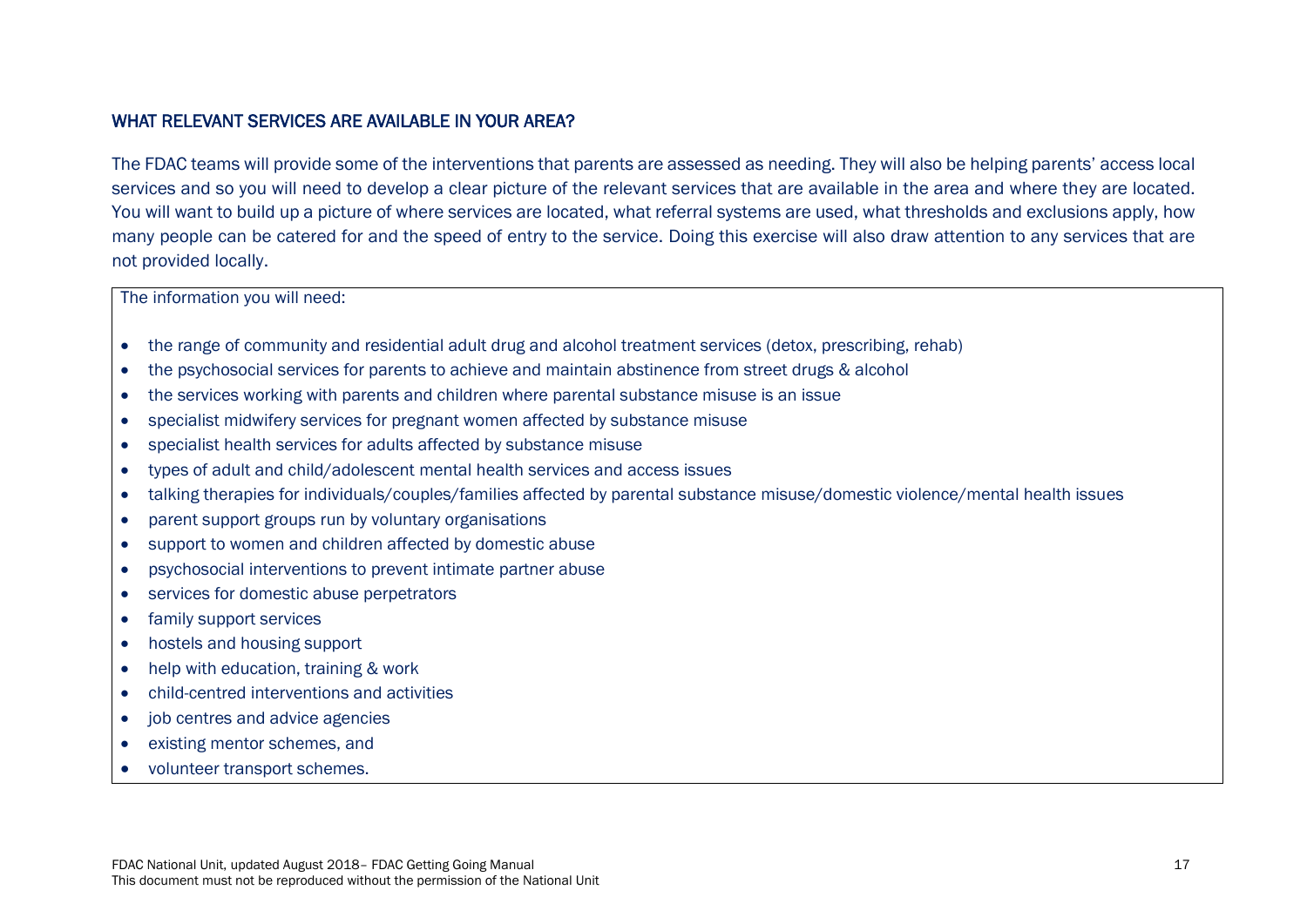## O6 WHAT DO THE COURTS NEED TO BE THINKING ABOUT?

*"This court is different. We don't do conflict. We minimise hostility. This is about solving problems." [FDAC judge]*

*"I have never heard parents speak so openly in court as they do in FDAC. I think it's really healthy. Their confidence develops. They move from rigidity to feeling more relaxed and you see them build a relationship with the judge." [Local authority social worker]*

*"Your child is a great credit to you both. You are doing so well. You deserve a medal for the changes you have made in your life. Thanks very much for that." [FDAC judge]*

> *"Grandmas will always be welcome in this court. We appreciate the level of support that the family is providing." [FDAC judge]*

#### JUDGES AND COURT

Judges need to be committed to the problem solving court approach and prepared to receive training in this way of working, including an introduction to motivational interviewing techniques. It is helpful if Judges build a relationship with the specialist team as well as with the parents who are attending the non-lawyer reviews. The FDAC National Unit provides joint training for the Judges and specialist team members which helps to support the development of the relationship between the Judge and the team from the beginning. Contact The National Unit at *[info.FDACnu@tavi-port.nhs.uk](mailto:info.FDACnu@tavi-port.nhs.uk)* who will let you know if they are available and if not point you in the direction of someone suitable from an established FDAC team or an FDAC advocate.

It is also important to have court staff and administrators involved from the outset so that they are clear about the different approach in FDAC and are able to help in terms of listing, venues, space for the team on FDAC hearings days and so on.

#### JUDICIAL CONTINUITY AND FREQUENCY OF COURT

The likely number of FDAC cases per year will inform decisions about how frequently the court sits, and the number of judges needed. The size and capacity of the FDAC team, and the way in which the team is commissioned, will impact on the number of cases likely to be coming into an FDAC court. Court staff and judges need to consider where the court should sit, with what frequency, which judges should hear FDAC cases, and how best to achieve judicial continuity throughout.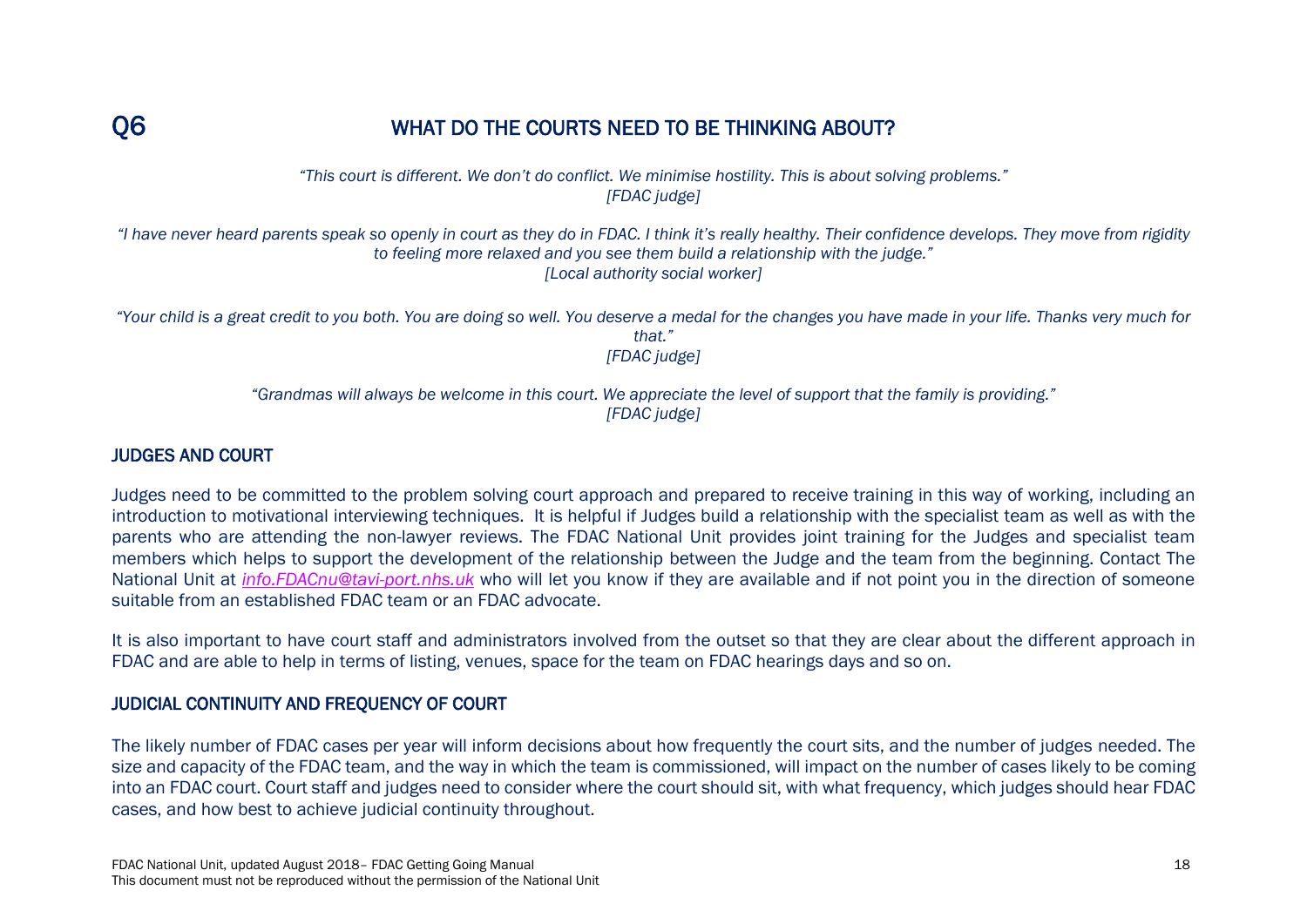The most common arrangement is for a site to have two main judges alternately sitting fortnightly for a half day or day depending on the number of cases, with two back-up judges covering for occasional holiday and sick leave. At a minimum teams should see 32 cases (8 per keyworker) per annum.

It is important to remember that these are cases that would in any event be coming before the court in care proceedings. The difference about FDAC cases is that they will have more hearings because of the additional fortnightly non-lawyer reviews. There is evidence from the independent evaluation that this is counter balanced to a certain extent by a reduction in contested proceedings.

Facilities at court: Also important will be consideration about facilities at the court. Traditional court room layouts are not the best for a problem-solving court approach and so, if possible, it will be helpful to identify a court room that can be modified to provide a more inclusive environment, so for example, where the Judge can be on the same level as professionals and parents and/or where the parents can speak easily to the Judge. On FDAC hearing days you will need to provide a room where the specialist team can be based, a room for private consultations for parents and lawyers, and a waiting area outside the court room for parents who are waiting for their hearing and for other family members and children who come with them.

#### Reflections about getting going at court, from the first UK FDAC judge:

*"It's important to be more informal than in traditional proceedings, and not be too caught up in process.*

*Too many parents have said that they did not feel that they were really involved in proceedings in which their children were removed. Too many have said that their lawyers did all the talking and that it was as if they were not there. Too often they say that the proceedings seemed punitive.*

*At the same time it is important to retain the authority of the court. I do not believe that this is as difficult as some might think. On the whole people are predisposed to respect the authority of the court and, I think, more so when they feel supported by the process.*

*It follows that the layout of the court is important.*

*I am always happy for a child to be in the courtroom, unless there is a good reason why not. Usually it will be a child in a pram or pushchair, or a toddler. I put up with noise!*

*I think the judge should to be on the same level as everyone else, and that the parents should be next to their lawyers.*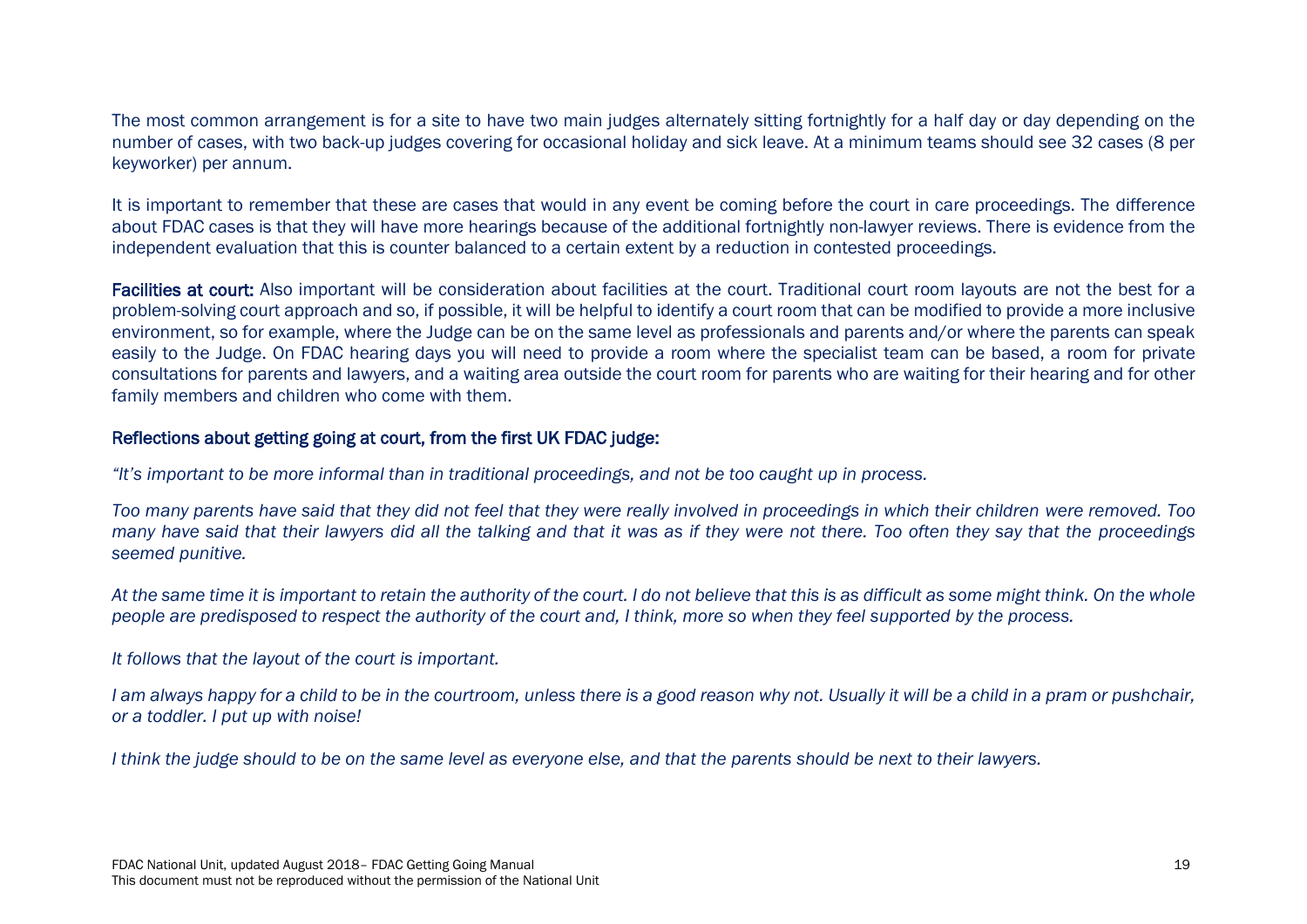*I always try to ask myself if I am being fair to the person I am dealing with. This seems particularly helpful in FDAC. You will be dealing with difficult cases and people who have such severe problems, and having to balance the best interests of children against the difficulties experienced by their parents.*

*And remember, none of this is quantum physics! Develop your own style. Be considerate, tolerant, empathetic, supportive, sometimes sympathetic, and above all human and humane. Remember how hard it must be to be taken to court about the thing that we all care about most – how we care for our children. But never lose the authority of the court."*

There is detailed guidance available for FDAC Judges. If you want to find out more contact *[info.FDACnu@tavi-port.nhs.uk](mailto:info.FDACnu@tavi-port.nhs.uk)* or contact and FDAC team or advocate [here](http://fdac.org.uk/fdac-and-national-unit-contacts/) to ask for a copy of the guidance.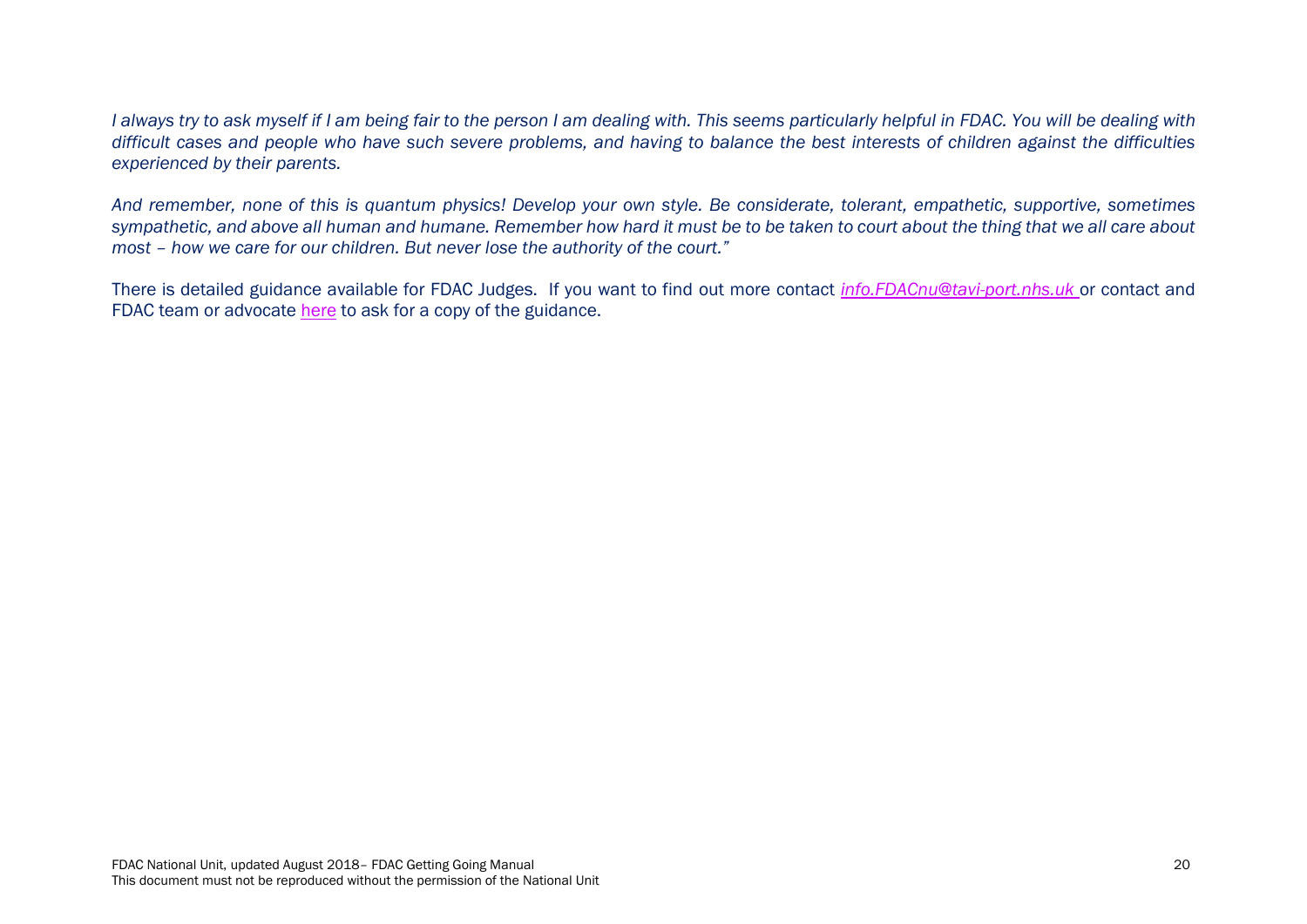## Q7 WHAT THINKING IS NEEDED ABOUT THE SPECIALIST TEAM?

*"It is so much easier when FDAC is involved – everyone is at meetings, there is a clear plan, you don't have to scrabble around for experts or argue about resources. And a small point, I know, but they make sure the appointments don't clash. This sort of joining up between services doesn't happen in other cases." [Family lawyer]*

"Instead of fibbing we're encouraged to be honest and if we relapse, or lapse even, we're told it wouldn't be the end of it, because they would work *with us about that. They were being honest with us and making it easier for us to be honest with them."* 

*[parent]*

<sup>"</sup>I do more because of having to be at court for all the reviews but what's less is that I don't have to spend time liaising with everyone involved. FDAC *does that and that makes it all feel more streamlined."* 

*[social worker]*

*"The assessments of the specialist substance misuse worker were brilliant. I learnt a lot from him and it's helped my practice, too." [social worker]*

#### APPROACH

The evidence shows that the team's way of working is an essential part of the process. The independent evaluation of FDAC found that the team's approach helped to ensure that parents are fully engaged in the process, are more inclined to take responsibility for their actions, and understand and accept decisions made, even if children are not returned to their care. The FDAC team provides an early assessment to the court and the parties, does direct work with parents, co-ordinates the provision of services by other agencies, and gives the court and the parties' regular feedback about how parents are doing. The team needs to be committed to working well with other local services on the delivery of treatment and support for parents, as specified in their individual intervention plan.

#### **COMPOSITION**

The composition of the team will vary, depending on local conditions, but it should include child and family social workers and substance misuse workers, with regular access to a child and adolescent psychiatrist or clinical psychologist and occasional access to an adult psychiatrist. A parent mentor co-ordinator should also be part of the team. It is also advised where possible to recruit team members with mental health and domestic abuse specialisms. The Gloucestershire team, working mainly with mothers of young children, have health visitor and speech and language input.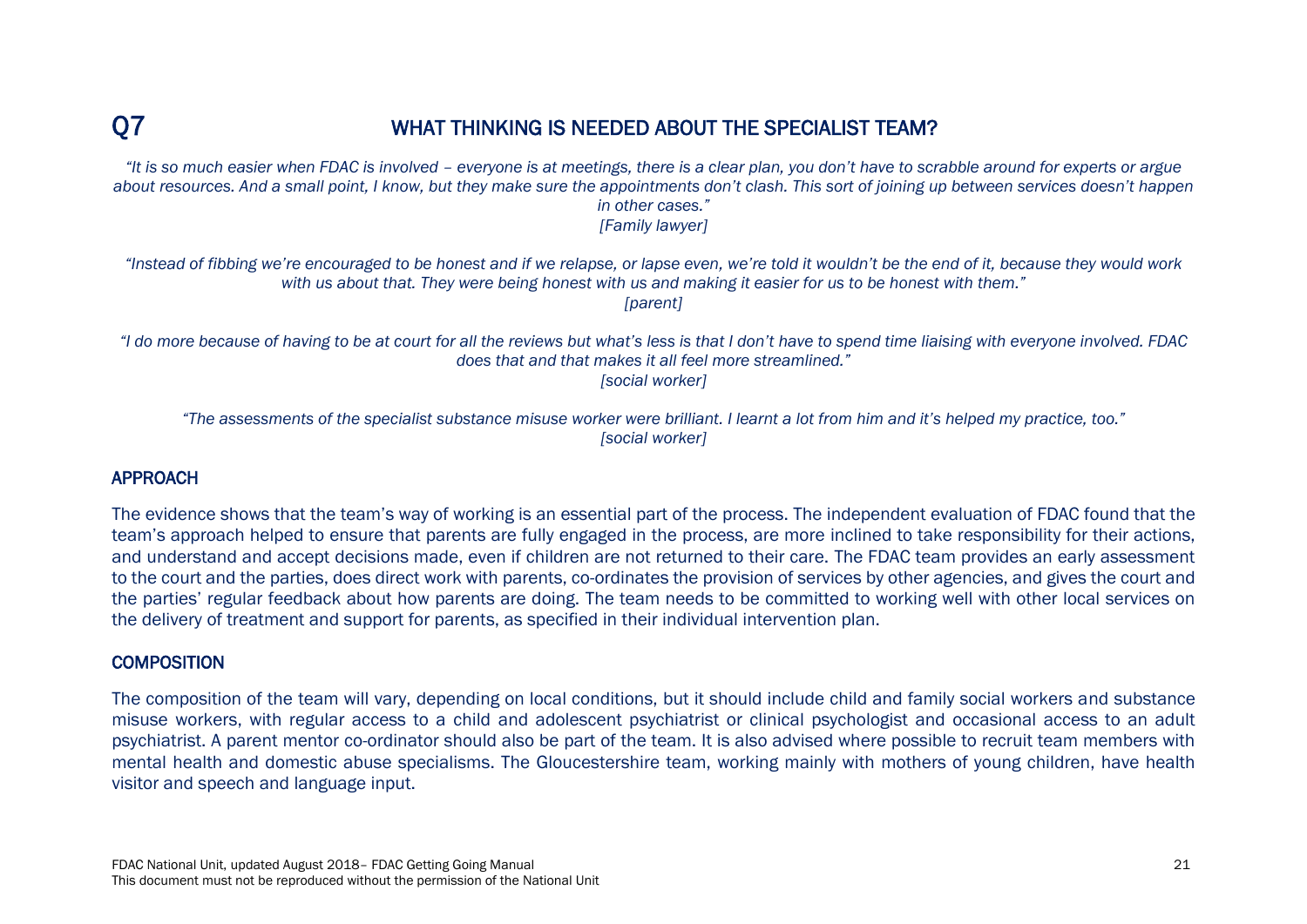Below is the proposed staff model for the FDAC specialist team based on current practice for an approximate caseload of 35 families (depending on variables such as geographical spread of the team). Research from the current nine FDACs has shown that on average FDACs will see 1.5 parents per family. For a caseload of 35 families, this team structure means that on average keyworkers will be working with 8-9 parents at a time. 10 parents at a time is the maximum caseload deemed safe by the Tavistock and Portman Trust given the intensity of the work with each parent.

Given the complexity of the FDAC work and the level of risk in the families that are referred, it is necessary to recruit experienced, qualified practitioners with extensive relevant work experience. It is vital that the team manager and preferably both social workers have previous experience working in safeguarding vulnerable children and adults and court based work.

| Post                                                                                                           | <b>Full Time Equivalent</b> | <b>Notes</b>                                                                                                                                                                                                                                                                                                              |
|----------------------------------------------------------------------------------------------------------------|-----------------------------|---------------------------------------------------------------------------------------------------------------------------------------------------------------------------------------------------------------------------------------------------------------------------------------------------------------------------|
| <b>Team Manager</b>                                                                                            | 1FTE                        | Team manager should have a social work or clinical psychology qualification and should be<br>experienced in court assessment work                                                                                                                                                                                         |
| <b>Senior Social Worker</b>                                                                                    | 1 FTE                       | The senior social worker may be employed as a deputy team manager                                                                                                                                                                                                                                                         |
| <b>Social worker</b>                                                                                           | 1 FTE                       | One of the social workers should have a Domestic Abuse specialism if possible                                                                                                                                                                                                                                             |
| <b>Specialist Substance</b><br><b>Misuse Worker / Parent</b><br>mentor Coordinator                             | 1 FTE                       | The Parent Mentor Role is a vital component of the teams work / offer to parents and will<br>require dedicated time                                                                                                                                                                                                       |
| <b>Specialist Substance</b><br><b>Misuse Worker or Clinical</b><br><b>Nurse (SM and MH</b><br>specialisms)     | 1 FTE                       | Clinical nurse not essential but helpful to have member of team with specialism in adult<br>mental health, trained in evidenced based interventions                                                                                                                                                                       |
| Post proceedings worker:<br>(any of these professions<br>could be suitable: MH, SM,<br>SW, FS (family support) | 1 FTE                       | Research has demonstrated the positive impact on long term outcomes one additional<br>worker would make. [See the FDAC Post Proceedings proposal paper in the members<br>section of the website via the NU or an FDAC advocate for more information about this<br>additional role and suggested programme of activities.] |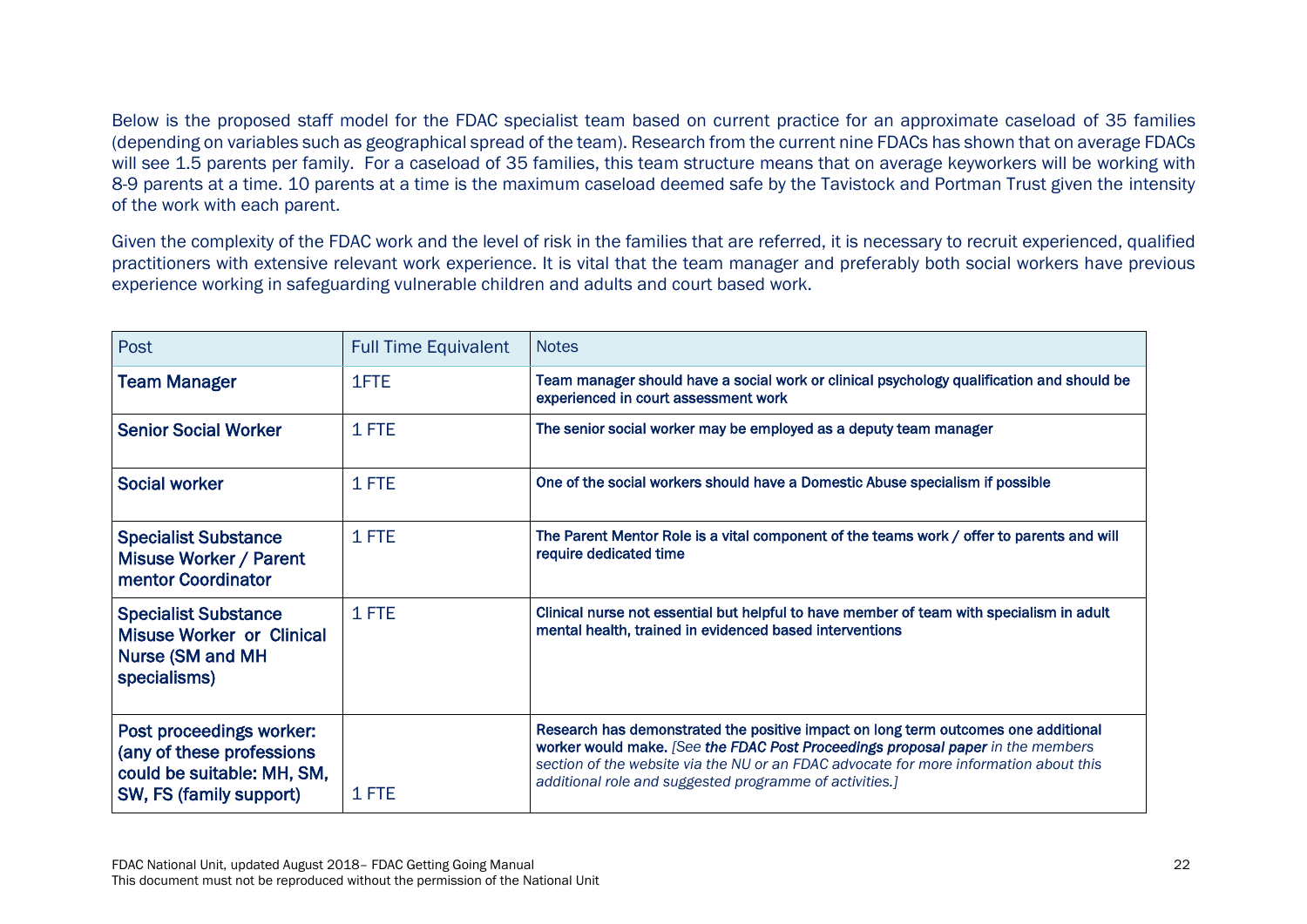| Administrator             | 1 FTE                                               | This is a sophisticated administration role with varied tasks. The administrator needs to be<br>confident writing minutes that will be sent to legal colleagues; able to manage an access<br>database and be competent using Microsoft excel.                                                                                      |
|---------------------------|-----------------------------------------------------|------------------------------------------------------------------------------------------------------------------------------------------------------------------------------------------------------------------------------------------------------------------------------------------------------------------------------------|
| <b>Clinical Lead</b>      | 0.1 FTE (increased to<br>0.2 FTE after 6<br>months) | Can be a Clinical Psychologist or Child and Adolescent Psychiatrist. Will lead formulations<br>and planning, will chair meetings, will advise the team and support them to use relevant<br>evidenced based interventions, and in some cases will assess children and provide short<br>term interventions for parents and children. |
| <b>Adult Psychiatrist</b> | 1 session/ month                                    | Necessary if the Local Authority or local court requires this, otherwise a Clinical Psychologist<br>with substance misuse and court experience could fill this roll. They will provide advice to<br>the team and on occasions carry out assessments.                                                                               |

*Draft Job descriptions* for each post are available in the members section of the website, which can be accessed by established FDAC teams and [FDAC advocates/consultants.](http://fdac.org.uk/fdac-and-national-unit-contacts/) 

#### SPECIALIST TEAM ACTIVITIES

- Members of the team are present at court at the first hearing to meet parents who are being offered the FDAC route through care proceedings
- If the parents agree, the team carry out an assessment within two weeks and formulate a plan
- The team hold an Intervention Planning Meeting involving parents, social workers, guardian and adult treatment providers to discuss and agree the plan
- The plan and assessment are presented to the court at the second hearing, having been circulated to all the parties in advance
- Once the parent has signed the agreement at court to have their case heard in FDAC, a member of the team is appointed as key worker for the parent
- The team co-ordinate all the services and activities identified in the plan and meet the parents at least once a week
- The team carry out drug and/or alcohol testing
- The team prepare a short (2 sides of A4) update on each parents' progress every fortnight for the court and all the parties
- The keyworker attends regular non lawyer reviews held by the judge, together with the parent, the child's social worker and the guardian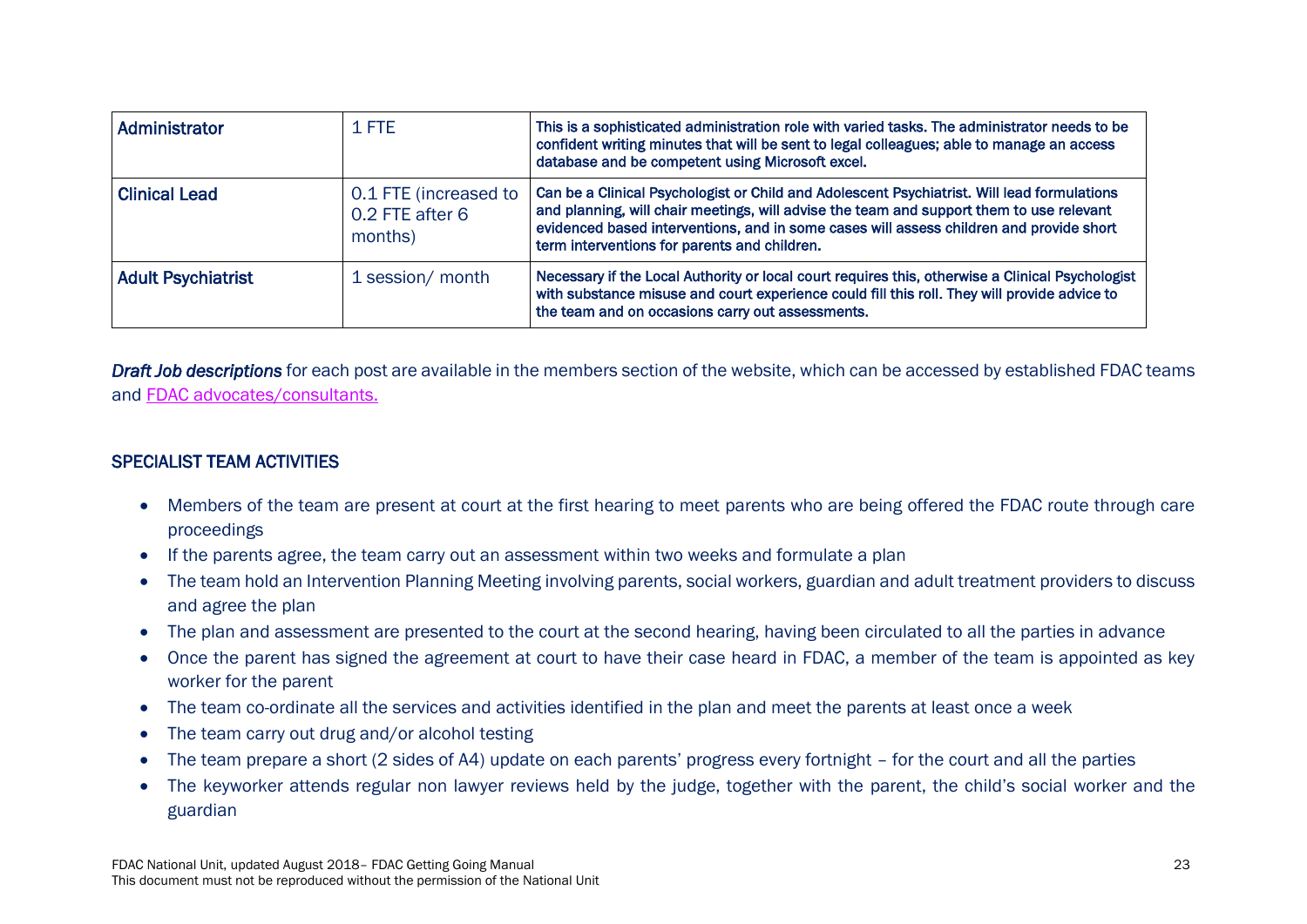- The team brief the judge on all FDAC cases before the hearings and discuss strategies
- There is regular communication between the team and the judge, and between the team and relevant adult and children's services as well as with housing services and DV services and with legal representatives
- Subsequent Intervention Planning Meetings are called during the course of the case to review and amend the plan as necessary
- The team recruit and supervise parent mentors
- The team produce a final report
- They also carry out some direct work with parents, often to fill in gaps in local provision, for example running anxiety groups for parents.

### TEAM LINKS WITH THE LOCAL AUTHORITY

It is important for the team to be seen as independent of Children's Services – the evaluation of the London FDAC found that this was felt keenly by parents, lawyers and guardians in particular. But this does not mean that the team cannot be commissioned by the local authority. If the team is managed by the Local Authority it is strongly recommended the team works out of a non-local authority building such as a charity or treatment centre. If there is already a multi-disciplinary team in your area that provides court assessments, this might be developed to operate as an FDAC team, as in East Sussex and Coventry.

#### THREE OPTIONS FOR SETTING UP AN FDAC TEAM

#### *Option 1: Commission a new, local, independent FDAC team*

You can develop a service specification for an FDAC team that the local authority then commissions via a tendering process. The advantage of this option is that the team will help clearly be independent of the local authority. Who commissions the service will need to be decided; preferably it should be jointly commissioned by health and children's services. You might also have a number of local authorities coming together to commission the team jointly. This is the model in London and Kent and Medway.

#### *Option 2: Build an independent FDAC team from an existing local service*

You can create an FDAC team from another multi-disciplinary service already established in your area as in East Sussex and Coventry. This is likely to involve getting agreement from the relevant commissioners of that service to change the existing Service Level Agreement (SLA).

#### *Option 3: Use a local authority in-house team to deliver FDAC*

A variation of the standard FDAC model is where the local authority provides an in-house specialist team to work with families and report to the court. This model is being used in Gloucestershire, Southampton and Milton Keynes/Buckinghamshire.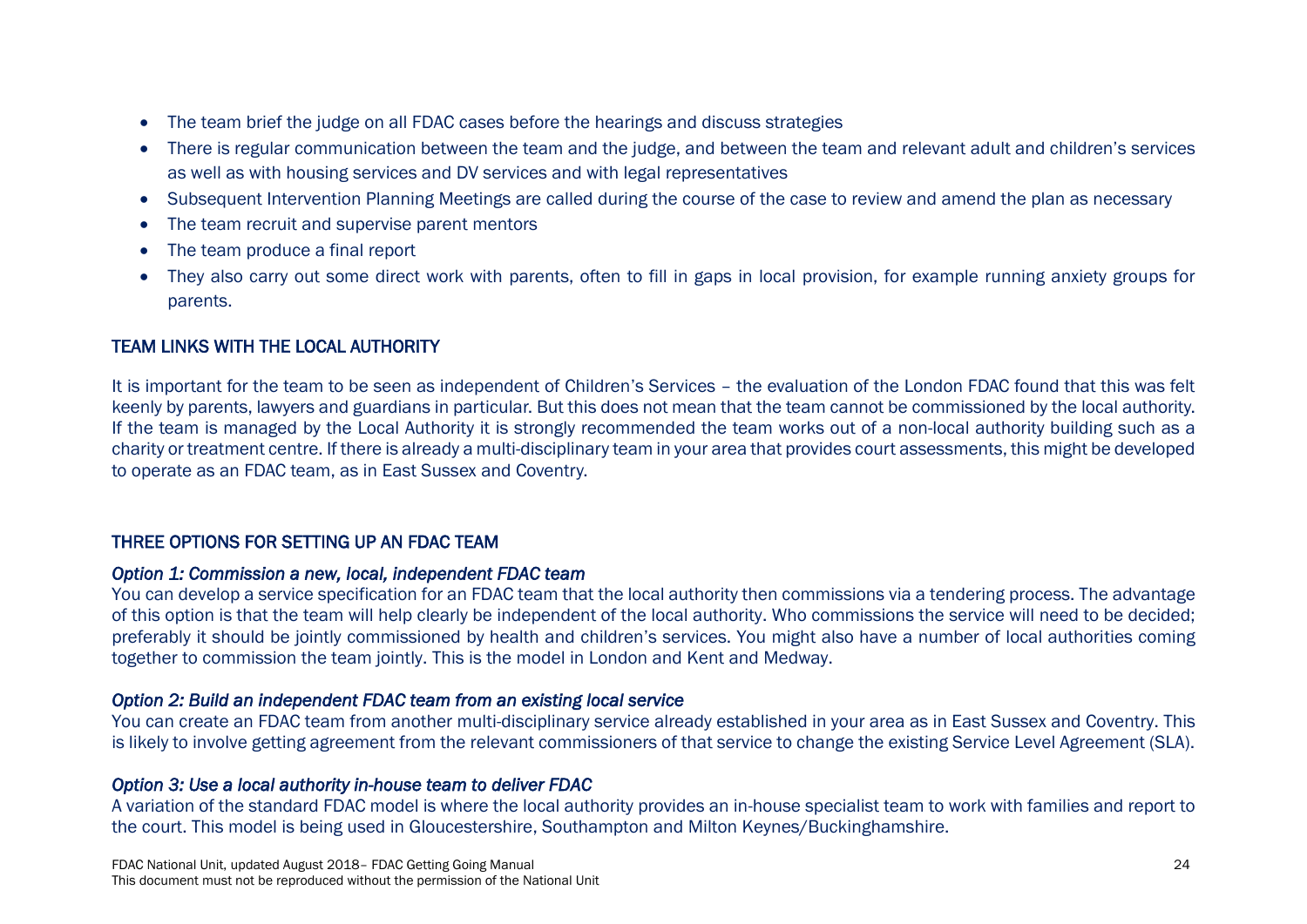#### PARENT MENTORS

Setting up a parent mentor scheme has proved the most difficult aspect of work to establish and sustain. This aspect of the service tends to be started in the second year of operation once the core team and processes are established. Experience shows the importance of ensuring the team member employed in this role part time has sufficient capacity for it, allowing sufficient time and resources to ensure that the recruitment and selection process for mentors is robust, with good systems in place for subsequent supervision and training.

One option is to join forces with a relevant established scheme, such as mentoring provided to people who are using local substance misuse services. Some of those mentors might be parents who have had contact with children's services in the past because of concerns about their parenting.

See the *Parent Mentor Handbook* for more information and guidance about seeing up an FDAC Parent Mentor Programme. This is available in the members section of the website which can be accessed by established FDAC teams and [FDAC advocates/consultants.](http://fdac.org.uk/fdac-and-national-unit-contacts/)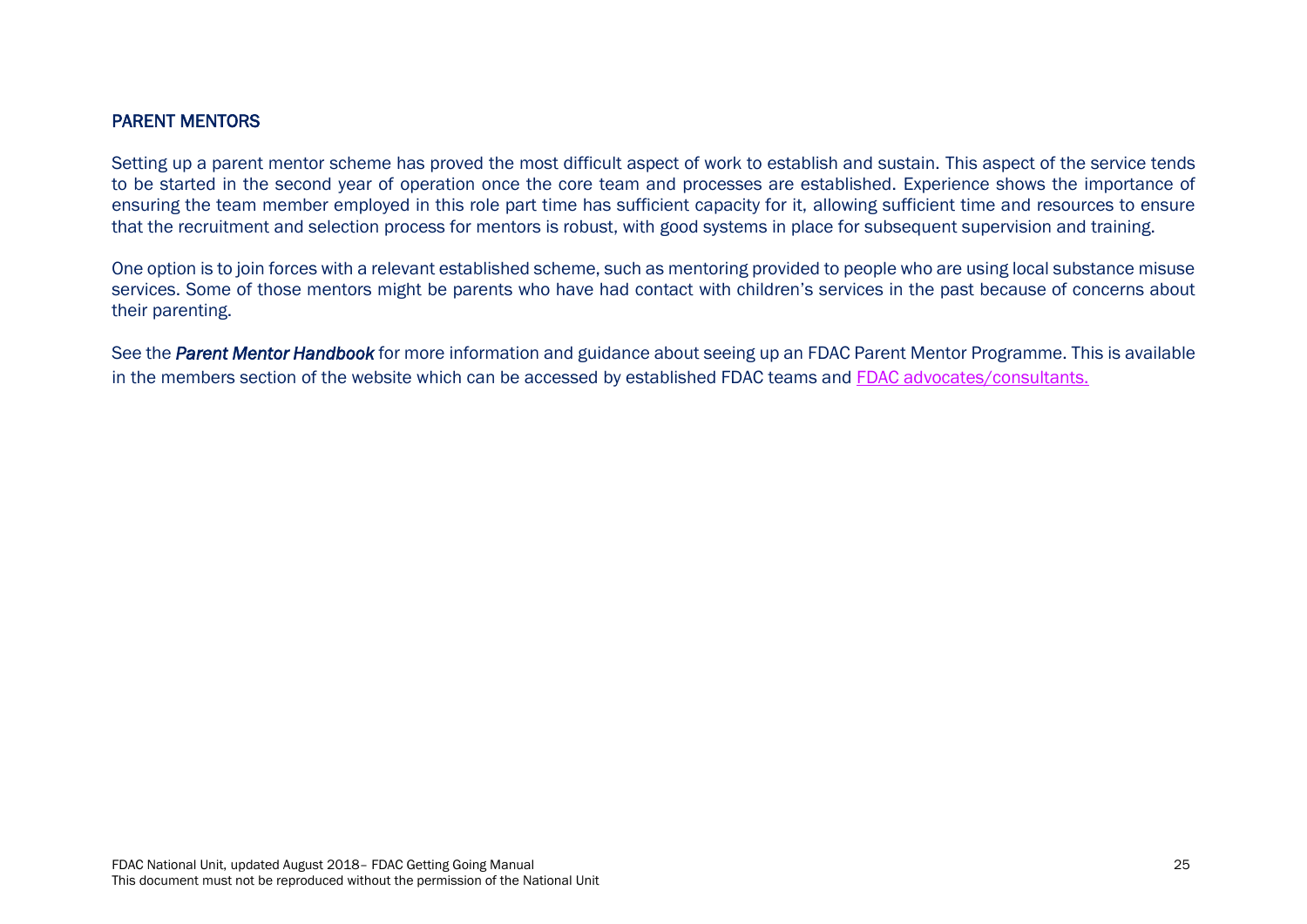## Q8 WHAT ABOUT COSTS & FUNDING?

*"Imagine a child about to be born to a mother misusing substances. The mother could have treatment from FDAC costing about 13K, with a 40% chance of the child then able to stay with her mother. If you were being child centred you would say 'yes' to that, because it would improve the likelihood of the child staying in her family." [Assistant Director of Children's Services]*

*"It's encouraging that problem-solving in the family courts not only delivers better justice, an important achievement in itself, but that it also offers a cost-effective way to improve the lives of vulnerable children and families. Applying a similar judge-led specialist approach in our criminal courts would take this development to the next important step. Problem-solving courts are innovative, effective and fit the system here in the UK." [Phil Bowen, Director of the Centre for Justice Innovation, 2018]*

*"FDAC focuses on identifying the problem and setting out to solve the problem, so e.g. once you solve the problem with this child the mother and*  father will not be back in court in future vears in relation to some future child. The key thing is problem solving by a partnership involving both the *problem solving team and the judge." [Sir James Munby, former President of the Family Justice Division, 2017]*

#### COSTS AND SAVINGS:

For a team seeing 35 cases per annum, the commissioned cost of an average family going through the London FDAC process is approximately £13,000. This average cost per case of £13,000 is equivalent to the charges of other multi-disciplinary teams providing assessment in care proceedings. This would mean that a new FDAC service would cost approximately £450,000 per year for 35 families. Additional initial start-up costs vary, depending on the situation in the new FDAC locality, but can be about £50,000.

The London FDAC now commissions individual packages for both pre-proceedings and post-proceedings work with parents, and this work is costed as a proportion of the average cost per case.

The cost of the team will depend on the number of staff needed and this, in turn, will depend on the likely number of cases and the availability of local services. If there are fewer local treatment services, or other parenting services, the team will need greater capacity to do more direct work with families themselves. The caseload of the London team has varied from 32 to 60 cases (current) over the past eight years and an FDAC currently setting up in the East Midlands across three Local Authorities is due to see 48 cases. You could contact the London team manager or FDAC Advocate/Project Manager Beverley-Barnett Jones [here](http://fdac.org.uk/fdac-and-national-unit-contacts/) for more information on approaches to structuring team composition and costs.

In 2016 the National Unit partner agency, [the Centre for Justice Innovation](http://fdac.org.uk/about-the-national-unit/the-partnership-board/) (CJI) published a financial analysis of the London FDAC as part of the funding awarded to the FDAC National Unit from the DfE Children's Social Care Innovation Programme.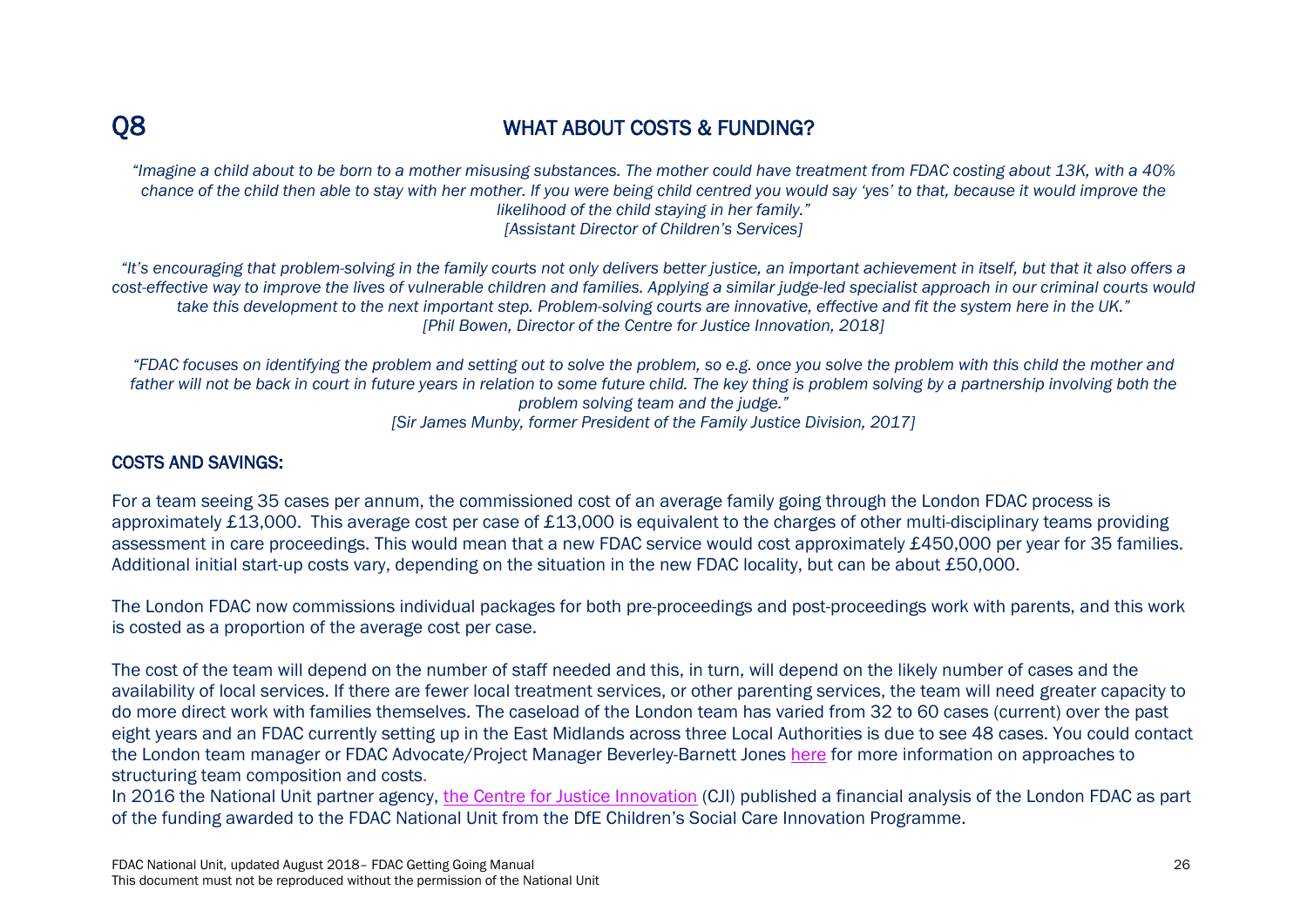The analysis demonstrates that FDAC saves the state money. Across the 2014/15 caseload, the London FDAC cost £560,000 (in respect of specialist staff salaries, office costs etc.) and generated estimated gross savings of £1.29m to public sector bodies over five years. In other words, for each £1 spent, £2.30 is saved to the public purse. These cashable savings accrue primarily from FDAC's better outcomes: fewer children permanently removed from their families, fewer families returning to court and less substance misuse. It demonstrated that the savings generated by FDAC exceed the cost of the service within two years of the start of the case.

#### IMMEDIATE SAVINGS

In 2014/15, London FDAC initiated 46 cases at a cost per case of £12,170 on average. However, the upfront costs of the service are partially offset during proceedings because FDAC saves money on legal costs and experts witnesses and assessments. These immediate savings mean that the effective cost of the service was only £5,825 per case on average.

#### LONGER-TERM SAVINGS

Drawing on the outcomes described in the 2014 Brunel evaluation and information on costs collated from a variety of sources, CJI conclude that in the five years following the commencement of a case, FDAC will generate three types of long-term savings compared to standard proceedings:

- FDAC keeps more children with their families. This saves public money that would otherwise be spent on taking children into care. This amounts to an average of £17,220 per case;
- Families who appear in FDAC are less likely to return to court. FDAC therefore saves money on future court costs. Savings in the cost of parents returning to court either after reunification or with future children are £2,110 per case on average;
- More parents in FDAC overcome their drug and alcohol addictions. This creates savings for the NHS due to reduced long-term need to provide drug treatment; and to the criminal justice system due to reduced drug-related crime. These savings amount to £5,300 per case on average.

#### ADDITIONAL COSTS

However, there are also two areas where FDAC costs more than standard proceedings. Firstly, more parents take up substance misuse treatment during the court proceedings which incurs a cost or £2,485 per case on average. Secondly, as more children remain with their families there is an additional cost of supporting those families which is on average £460 per case.

#### Taking all of these factors together, over five years the net financial saving relating to the FDAC in 2014/15 caseload is some £729,000, which equates to £15,850 per case on average.

Visit the FDAC website [Better Value for Money page](http://fdac.org.uk/better-value-money/) for a breakdown of how these savings are costed and for more information about the FDAC Value for Money Theory of Change.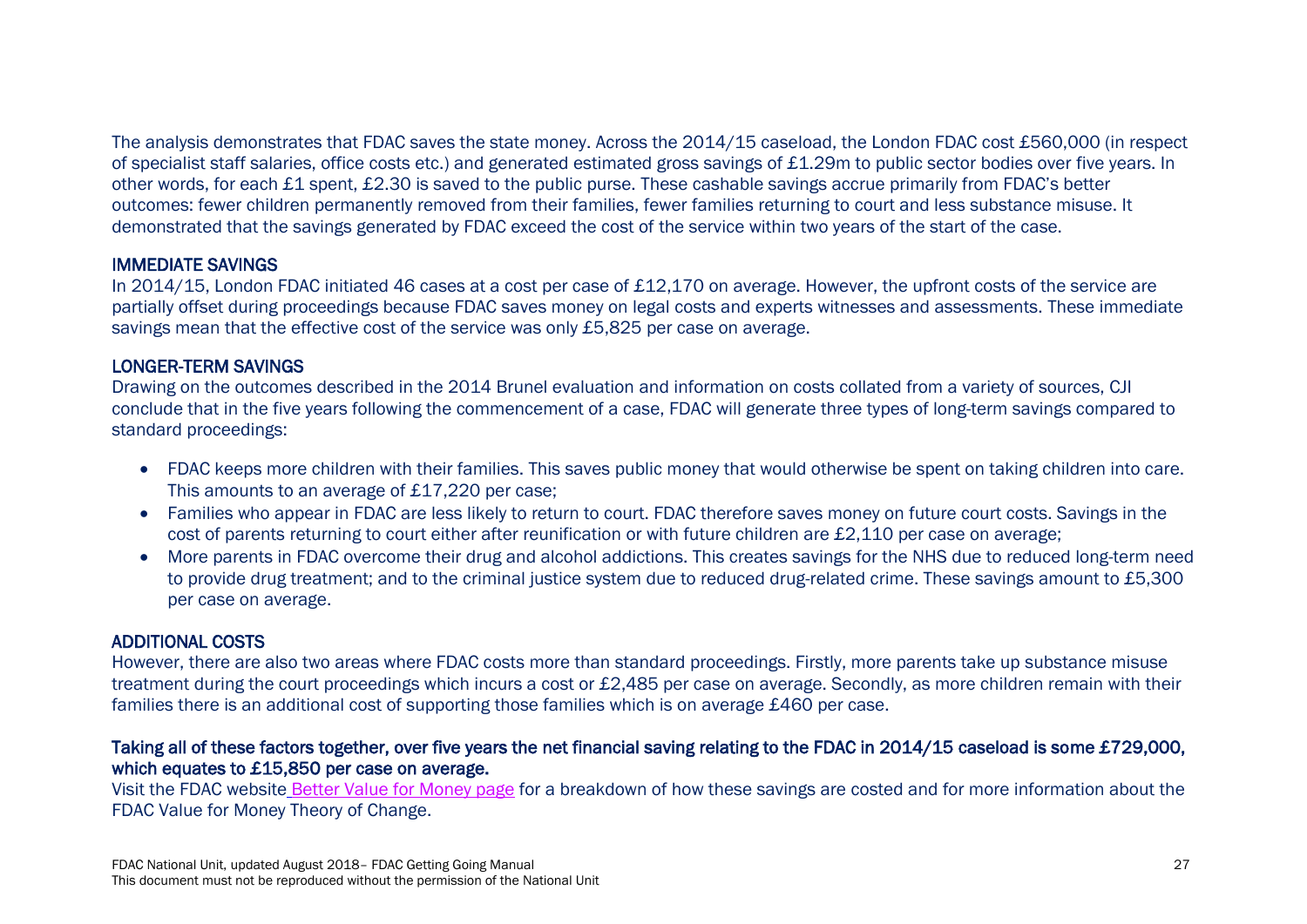#### WHO SHOULD PAY?

It is recommended that new sites explore the possibility of joint commissioning between local authorities and Public Health, other health services, and other agencies that might benefit from a successful FDAC in their area, such as Police and Crime Commissioners. Troubled Families funding may be appropriate for parts of the FDAC service.

Children's Services alone have mainly borne the costs of an FDAC team since FDAC was first piloted, but given that the benefits of FDAC accrue to a range of agencies there are good arguments for joint commissioning with other services.

The increased number of parents who become abstinent at the end of proceedings under FDAC will produce ongoing savings for both the NHS and the Criminal Justice System. The CJI (2016) financial analysis of the London FDAC modestly estimated the savings over four years per parent as £5,640 for the criminal justice system, and £420 for the NHS.

Wider funding offers the prospect of sharing ownership as well as risks. The specialist team is jointly funded by health services and Children's Services in East Sussex and Gloucestershire, and public health are contributing funds in Coventry.

#### Reflections about getting colleagues interested in talking about funding, from an early FDAC commissioner

*"I first heard about FDAC in October 2010. There were so many elements that made immediate sense to me. I like the emphasis on the problem-solving court and the non-adversarial approach. I could see the sense in diverting resources away from spending on lawyers and expert witnesses. As the Senior Commissioner Manager I was convinced there was potential to make significant savings compared to the normal care proceedings route.* 

*But most important of all I was attracted to working with parents with substance misuse problems so that the social work relationship was still intact at the end of proceedings - regardless of whether the child returned to the parent's care.*

*I spent a long time seeming to get nowhere and the lowest point was when a generally sympathetic senior manager told me to go away and stop obsessing about FDAC. The turning point came 20 months later in June 2012 when a new manager who could see what I was 'going on about' agreed for me to run a one-off multi agency information session. This was led by colleagues from the London FDAC. The*  results were electric. By the next morning I had calls of support from several agencies and in particular from our local judiciary. We heard *our first case in July 2014.*

*What was the learning point for me? When you are operating in complex and highly pressurised environments like social work, simple and elegant ideas like the FDAC find it hard to capture the attention of senior managers. You need to run the risk of appearing a little obsessive."*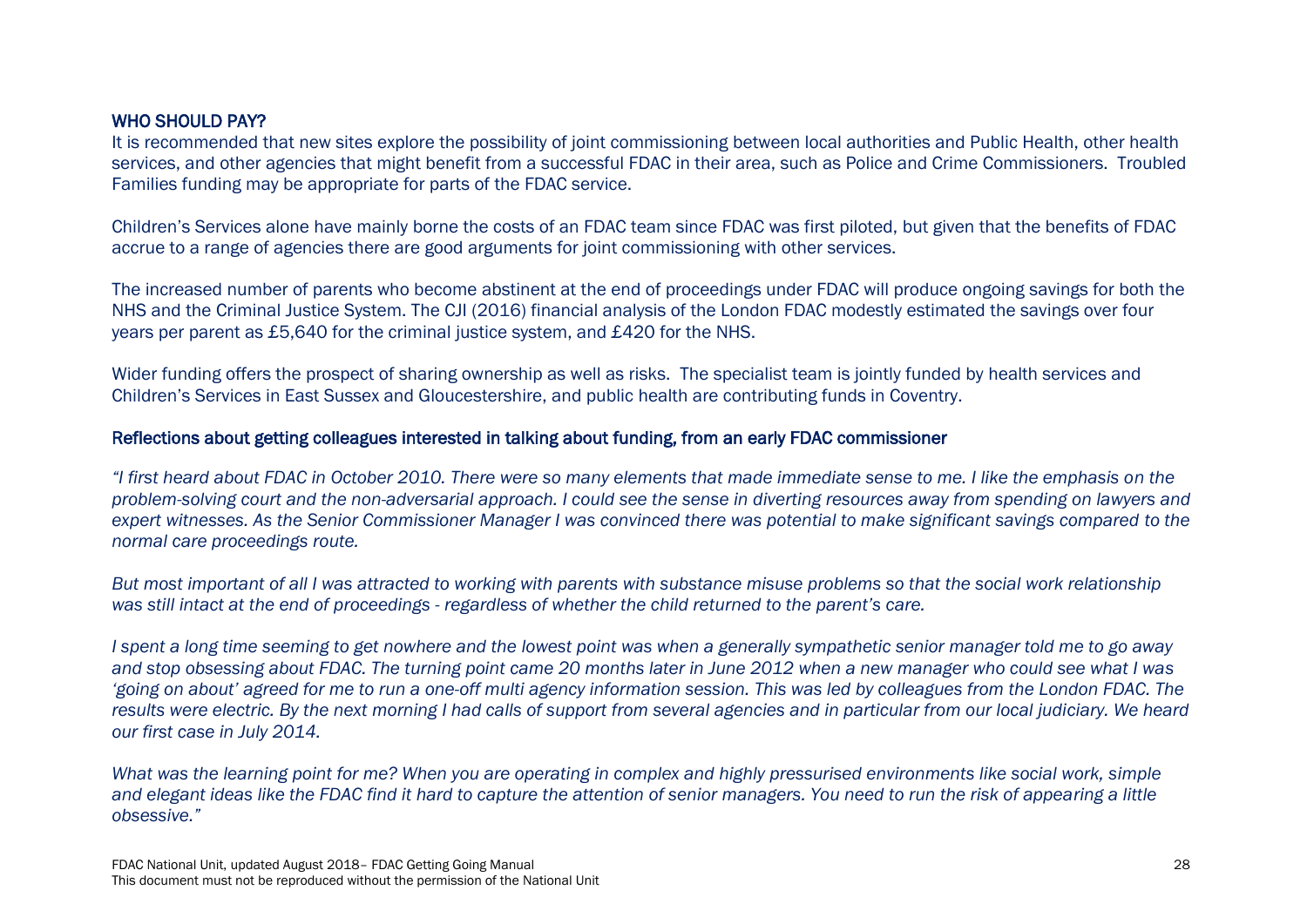## Q9 WHAT ABOUT EVALUATING THE DIFFERENCE FDAC WILL BE MAKING?

Collection of data helps sites monitor progress and outcomes in accordance with the FDAC outcomes framework and the local logic model.

In addition, if all sites collect this data the evidence base for FDAC will be strengthened. In particular, data from the sites will improve our understanding of the impact of FDAC and will provide information on whether the improved outcomes identified in the evaluation of the pilot FDAC are also found in new sites. Use of the database will improve understanding of how best to measure outcomes. A larger evidence base will also enable more work to be done on identifying whether there are particular types of cases that will benefit more than others from the FDAC approach.

#### The FDAC ACCESS DATABASE

The database has been developed by members of the FDAC National Unit, together with colleagues at Brunel and Lancaster Universities. Its development was informed by the methodology and the findings of the evaluation of FDAC. All FDAC sites nationwide use it.

The database has been designed to provide all FDAC teams with the key information needed to monitor the delivery of the service and to evaluate outcomes.

The database will provide information on:

- The population making use of FDAC background information on the parents and children
- Outcomes for parents and children by collecting data on certain key issues at the start and end of proceedings
- Information about activities, process and outputs for example the interventions provided to families, the number of families worked with, length of proceedings, final orders made.

By outcomes we mean the impact of an intervention or service on parents and children. It is also helpful to collect information on process issues such as orders made and placements for children. Collecting this data enables local sites to monitor the effectiveness of their FDAC and to build their case for longer term sustainability.

For information about obtaining a copy of the specially developed data base and guidance on its use visit the FDAC website and contact Mary Ryan, [FDAC advocate](http://fdac.org.uk/fdac-and-national-unit-contacts/) or the FDAC National Unit.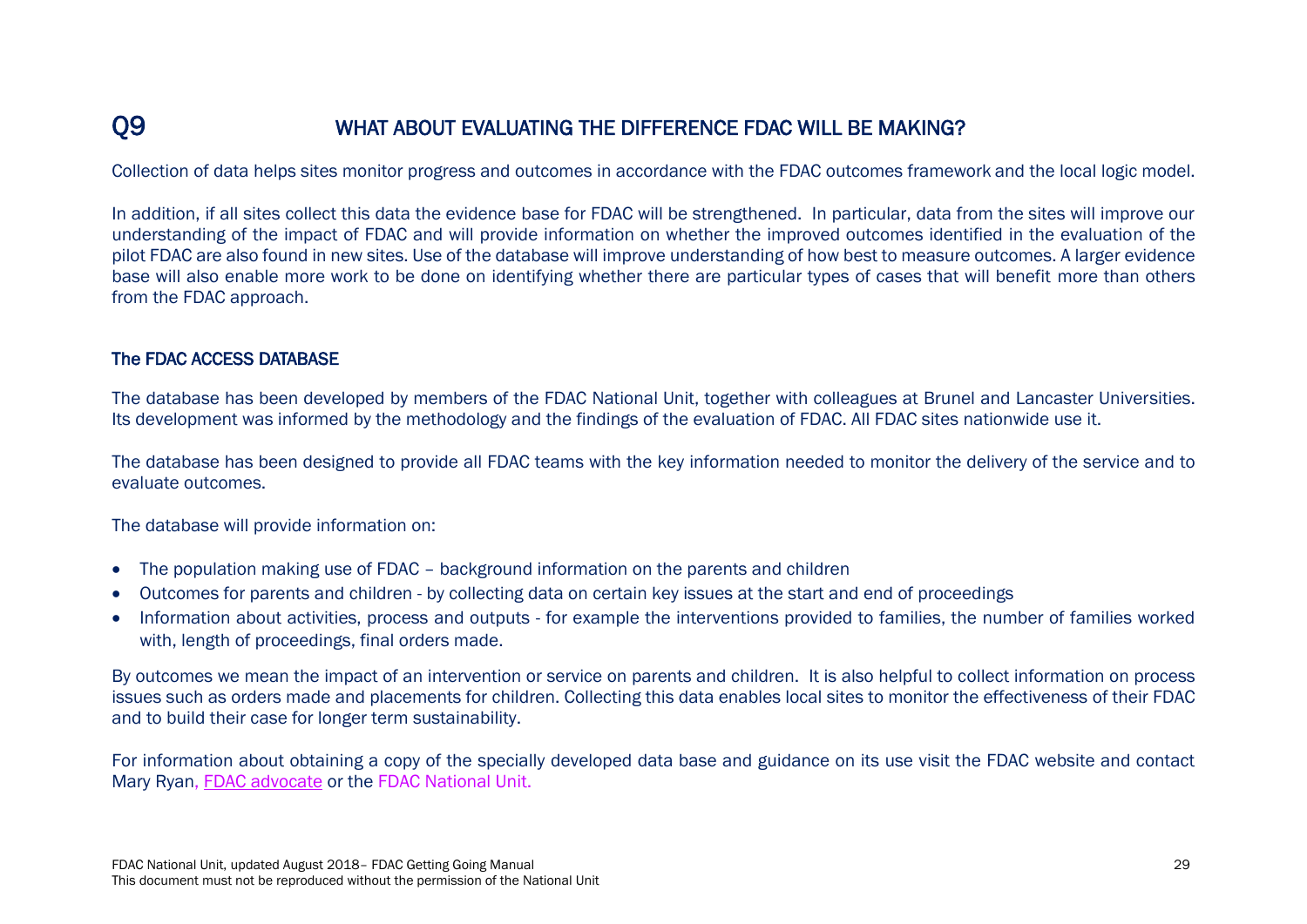# Q10 HOW CAN YOU STAY INFORMED?

Setting up a new FDAC takes commitment and energy and time! It will probably take up to six months, and maybe longer, especially if you need to commission and recruit the specialist team.

In September 2018 funding for the FDAC National Unit came to an end. For an interim period between September 2018 – April 2019, the NU will be running at a minimum operational level while discussions continue about possibilities for sustaining the NU in the longer term. It is hoped that from April 2019 the FDAC National Unit will be re-established and will be able to support new sites setting up an FDAC. For further information or queries*, please use the email address: [info.FDACnu@tavi-port.nhs.uk](mailto:info.FDACnu@tavi-port.nhs.uk) or contact Steve Bambrough on 07791 334968.* And in the meantime there are various [FDAC advocates and consultants](http://fdac.org.uk/fdac-and-national-unit-contacts/) who are all experienced in setting up an FDAC who are happy to be contacted for one off advice or longer-term support, subject to availability.

| Mary Ryan                     | maryryan@ryantunnardbrown.com         |
|-------------------------------|---------------------------------------|
| <b>Jo Tunnard</b>             | jotunnard@ryantunnardbrown.com        |
| Danny Conway                  | danseb@talktalk.net                   |
| <b>Beverley Barnett-Jones</b> | Beverley.Barnett-Jones@walsall.gov.uk |
| Maggie Coleman                | Maggie.Colman@leeds.gov.uk            |
| <b>Gabriella Brent</b>        | gabriellabrent@gmail.com              |
| <b>Jo Maycock</b>             | Jo-ann.maycock@hotmail.com            |
| <b>Mike Shaw</b>              | MShaw@tavi-port.nhs.uk                |
| Sophie Kershaw                | sophiekershaw.miller@gmail.com        |
| Steve Bambrough               | SBambrough@tavi-port.nhs.uk           |

Good luck – we wish you well in improving outcomes for children and their parents.

FDAC National Unit, updated August 2018– FDAC Getting Going Manual 30 This document must not be reproduced without the permission of the National Unit